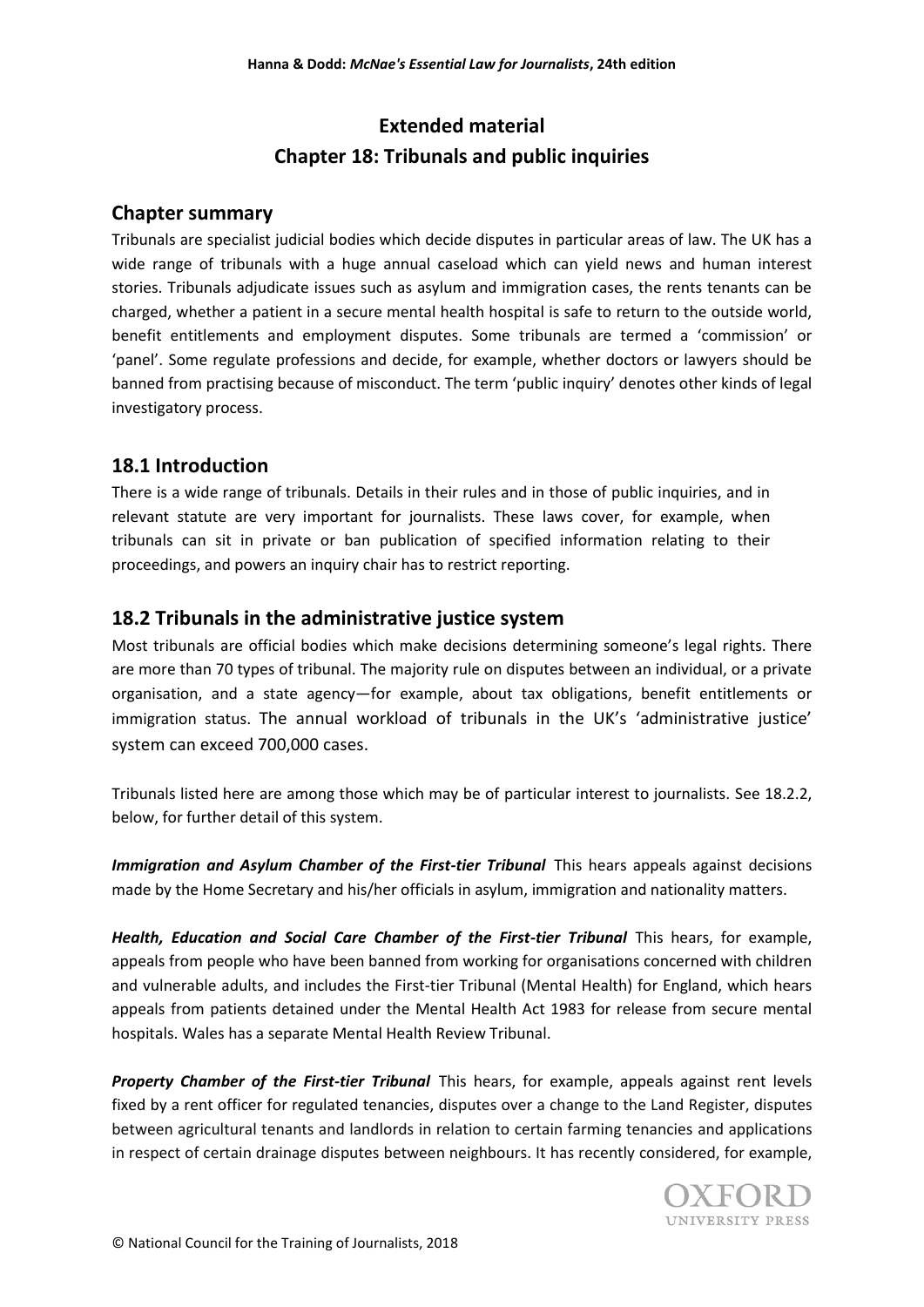disputes about whether landlords, management agents or leaseholders in some blocks of flats are liable to pay the huge cost of fire precautions and re-cladding the blocks after existing claddings were found to be fire hazards. Such risk in privately-owned blocks in various cities was identified as a consequence of the tragedy of Grenfell Tower, London, in 2017 in which 71 council tenants died in a fire which spread rapidly through cladding.

**The Tax Chamber of the First-tier Tribunal** This hears appeals against some decisions made by Her Majesty's Revenue and Customs (HMRC) relating to, for example, liability for income, corporation or capital gains tax, or for VAT, or to goods seized by either HMRC or Border Force. The case study in 18.2.5, below, refers to this Chamber.

*The General Regulatory Chamber**of the First-tier Tribunal*This has a wide range of roles in hearing appeals including in information rights and data protection cases – for example, it considers appeals - including in cases involving journalists - against decisions of the Information Commissioner about freedom of information requests. This role is outlined in 30.7 in *McNae's*

### **18.2.1 Other tribunals**

Two important tribunals which function outside the First-tier/Upper Tribunal system are:

*The Special Immigration Appeals Commission* This hears appeals against Home Office decisions to deport, or exclude, people from the UK on national security or public interest grounds and appeals against decisions to deprive people of UK citizenship.

*The Investigatory Powers Tribunal* Created by the Regulation of Investigatory Powers Act 2000 (RIPA), this investigates and rules on complaints that public authorities—including intelligence, police or other law enforcement agencies—have unlawfully used covert surveillance techniques, breaching people's rights to privacy or other human rights. RIPA stipulates that the tribunal hears cases in secret but it has held some public hearings. For more detail, including about a case in which the Tribunal ruled that police had unlawfully accessed journalists' communications data, see 34.3 and 34.4 in *McNae's* and the Additional Material for ch. 34 on www.mcnaes.com

The employment tribunal system - see 18.5, below – also functions outside of the First-tier/Upper Tribunal framework.

# **18.2.2 Further detail on 'administrative justice' tribunals**

Reforms in the Tribunals, Courts and Enforcement Act 2007 created the First-tier Tribunal as a generic tribunal to merge the administration of most tribunals dealing with appeals against decisions made by state officials. A decision of the First-tier Tribunal may, in some instances, be appealed to, or be reviewed by, the Upper Tribunal, also created by the 2007 Act. The Upper Tribunal's rulings are binding as precedents on the First-tier Tribunal. Appeals on a point of law from Upper Tribunal decisions may in some instances be made to the Court of Appeal, or the Upper Tribunal can transfer some types of case to the High Court.

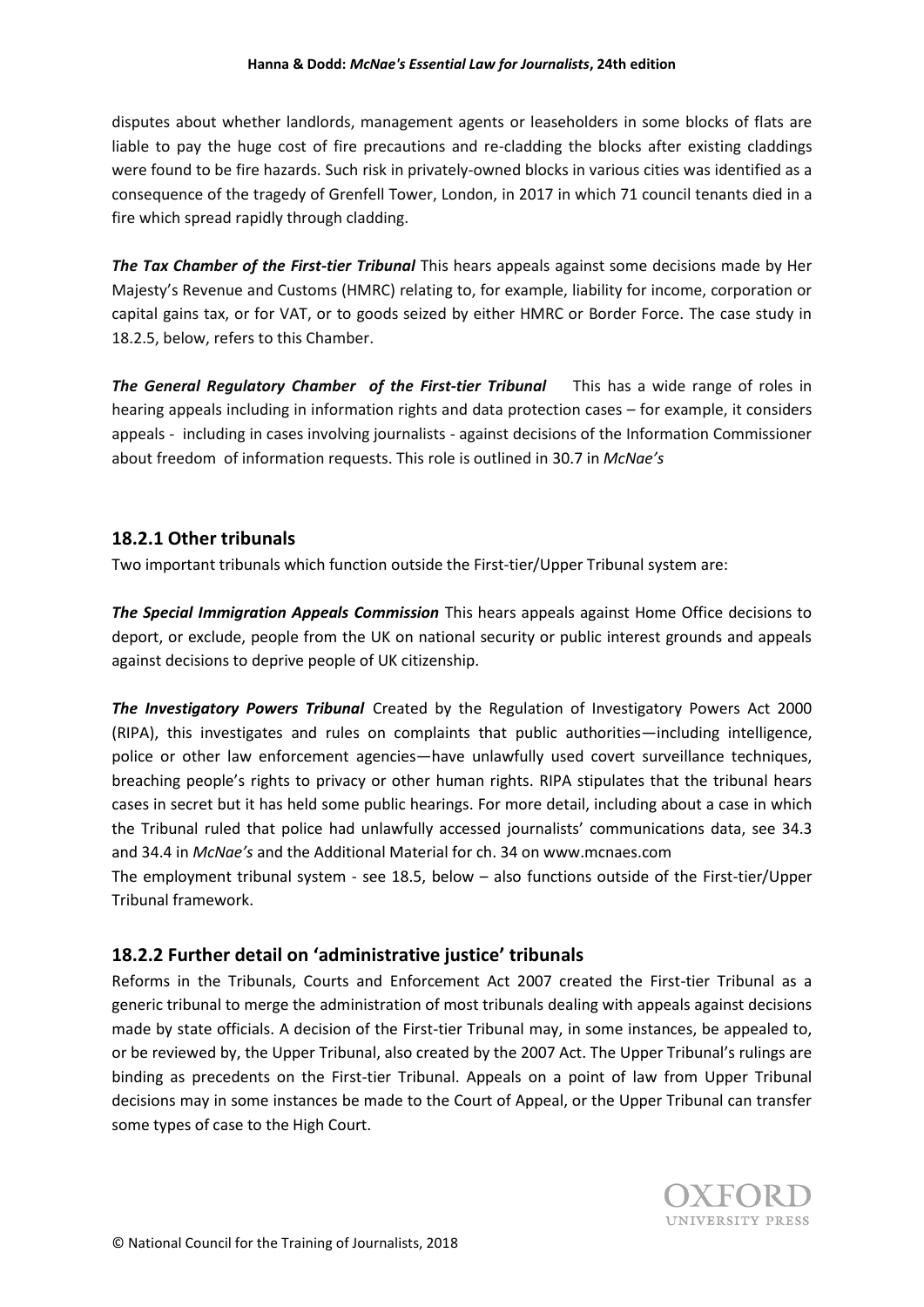The First-tier Tribunal is organised administratively into sections, called 'chambers', in which tribunals are grouped according to their field of work. Members (that is, decision-makers) in the First-tier tribunals and Upper Tribunal are, if legally-qualified, known as judges (and include judges who preside in the High Court and other courts). Some tribunals consist of a judge sitting alone as a single member. Others include members who are experts in the relevant field - for example, surveyors, doctors, disability experts.

In 2011 the Government merged the administration of courts and tribunals into Her Majesty's Courts and Tribunals Service, an agency of the Ministry of Justice, and unified the judiciary of courts and tribunals.

# **18.2.3 Admission to hearings of administrative justice tribunals**

Each chamber of the First-tier Tribunal has its own procedural rules, as does the Upper Tribunal. The First-tier rules state that hearings must be in public subject to certain exceptions. For example, the rules of the Health, Education and Social Care Chamber say that hearings in special educational needs cases, disability discrimination in schools cases and mental health cases must be held in private unless the tribunal considers that it is in the interests of justice for such a hearing to be public. An appellant in a criminal injuries compensation case must consent that the hearing should be public, according to the rules of the Social Entitlement Chamber. Upper Tribunal rules state that its hearings must be in public unless it directs otherwise.

The rules for this tribunal system, which are set out in various statutory instruments, can be accessed through a Government webpage - see Useful Websites, below

### **18.2.4 Prohibitions on disclosure and publication**

The procedural rules for the First-tier Tribunal chambers and the Upper Tribunal state that each may make an order to prohibit the disclosure or publication of specified documents or information relating to their proceedings, or of any matter likely to lead members of the public to identify any person these tribunals consider should not be identified. As regards any directive that such a document or information should not be disclosed to another person, the rules state that the tribunal must be satisfied that otherwise disclosure would be likely to cause some person serious harm and that having regard to the interests of justice it is proportionate to give such a direction. The term 'document' embraces anything in which information is recorded in any form.

Rule 14(7) of the Health, Education and Social Care Chamber states that unless the tribunal gives a direction to the contrary, information about mental health cases and the names of any persons concerned in such cases must not be made public.

Such rules are primarily directed to the parties and legal representatives in cases at these tribunals. But the Upper Tribunal has High Court powers, in all matters incidental to its functions, to protect those functions, and - because it and, see below, the First-tier Tribunal are classed in law as a court breach of their rules or of an order made under them, including any breach by the media in what is published, could be punished as a contempt of court. Punishment for a contempt - as 19.4 in *McNae's* explains - is by a fine for which there is no statutory limit or by a jail term of up to two years. An individual who suffered harm from breach by a publisher of an Upper or a First-tier

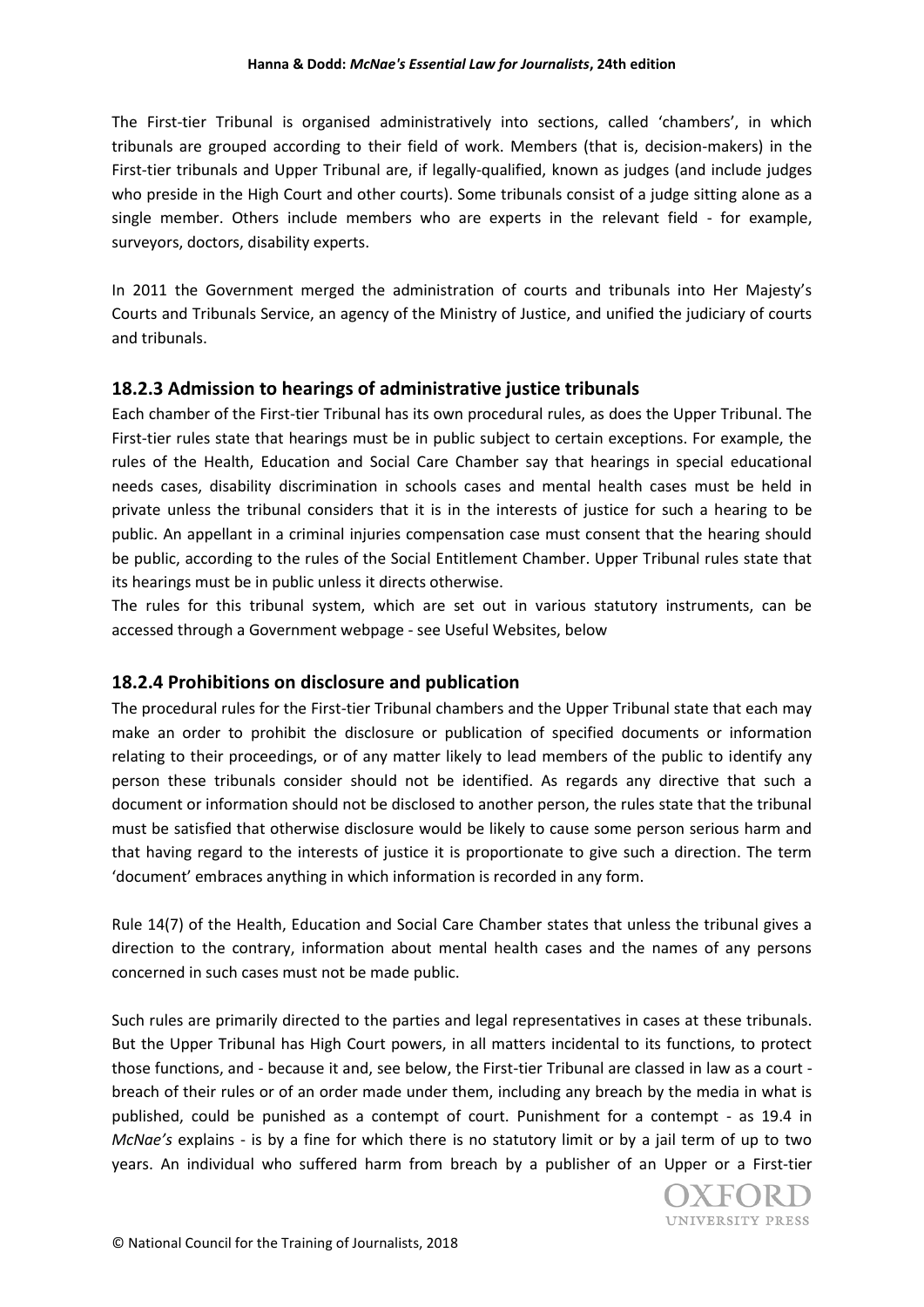Tribunal rule or order could sue the publisher for damages - for example, if private information about the person's health was published. Such privacy rights are outlined in 27.2 and 27.6.1 in *McNae's.*

# **18.2.5 Journalists' access to documents in 'administrative justice' tribunal cases**

Some documents, including evidence, are usually 'taken as read' in tribunal hearings, and so are not read out aloud because they have already been scrutinised by the judge and any tribunal members sitting with the judge. Journalists may need to apply to see such documents, to fully understand the case in order to report it fairly and accurately. In the Civil Procedure Rules which govern civil courts – and in particular in Part 5.4C of those rules, explained in 15.13.4 in *McNae's* - there are rights for anyone to see key documents. A practice direction for the criminal courts sets out procedure whereby journalists can ask to see case documents to help them report cases in those courts, as explained in 15.13.2 in *McNae's.* There is no such right or procedure yet in the rules of the Firsttier/Upper Tribunal system. But journalists applying to see case documents in these tribunals can cite the Court of Appeal's judgment in *R (on the application of Guardian News and Media Ltd) v City of Westminster Magistrates' Court* [2012] EWCA Civ 420 which – as set out in 15.13.1 in *McNae's* – established, as a principle of open justice, a presumption in law that journalists should be able to see case documents to help them report cases in any type of court (unless a rule or direction forbids such access).

**Case study:** In 2018 reporter Gareth Corfield, of technology and science news website *The Register*, won a landmark victory in the Upper Tribunal by persuading it to let him see case documents in a tax appeal case. The appeal was by Aria Technology Ltd (ATL) against a ruling by the Tax Chamber of the First-tier Tribunal, which arose from ATL's wholesale supply of computer hardware equipment to customers in Spain, Luxembourg, Portugal and Canada. The First-tier Tribunal ruled that HM Customs and Revenue (HMRC) 'had established fraudulent tax losses and that there was an orchestrated scheme for the fraudulent evasion of VAT connected with' those transactions, and that ATL knew that the deals were connected to fraud or ought to have known this. Mr Corfield applied to see ATL's notice of appeal, with contained detailed grounds of appeal, and HMRC's response to it. Judge Greg Sinfield granted that application, ruling that the Upper Tribunal has an inherent power to grant a third party access to documents relating to proceedings which are held in its records - and a duty at common law to do so in response to a request unless it considers that they should not be disclosed. The ruling establishes that journalists have a presumptive right of access to documents filed in Upper Tribunal cases. Judge Sinfield pointed out that in the *Guardian News and Media* case Lord Justice Toulson had stated: 'Broadly speaking, the requirements of open justice apply to all tribunals exercising the judicial power of the state'. Thus, Judge Sinfield ruled, the Upper Tribunal had an inherent jurisdiction (power) to determine how the principle of open justice should be applied. He said that this ability to apply the principle was put beyond argument by section 25 of the Tribunals, Courts and Enforcement Act 2007, which provided that, in relation to the production and inspection of documents and all other matters incidental to its functions, the Upper Tribunal had the same powers, rights, privileges and authority as the High Court. Judge Sinfield said that while Part 5.4C of the Civil Procedure Rules (CPR) applied to civil courts, not tribunals, the CPR provided helpful guidance where the Upper Tribunal's

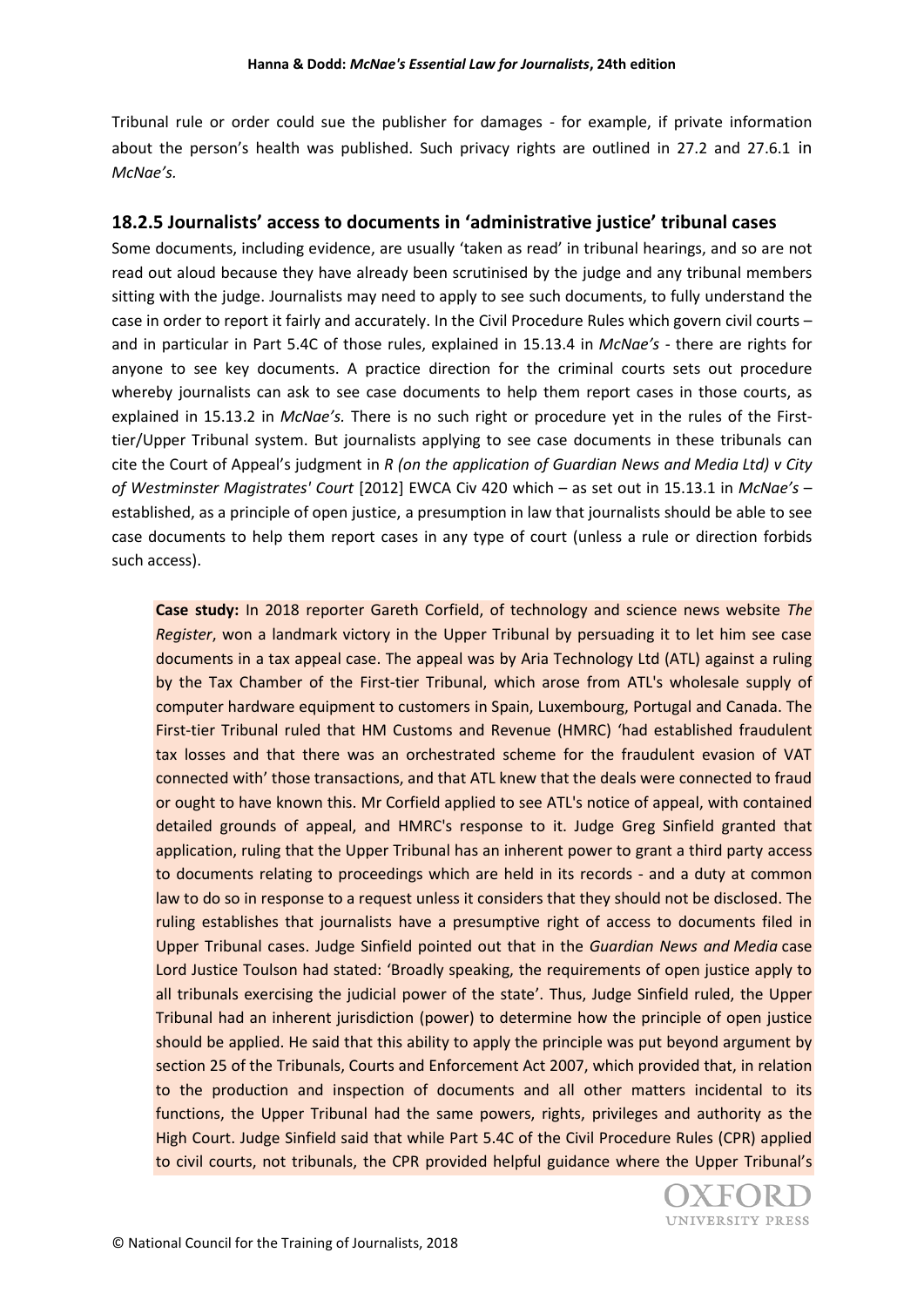own rules were silent or uncertain in scope. Aria Taheri, ATL's sole director, had objected to Mr Corfield's application to see the documents. Mr Taheri feared that reporting of the case before his appeal was heard could damage his reputation and the business. But Judge Sinfield said: 'In my view, Mr Taheri has not demonstrated that allowing Mr Corfield and *The Register* access to ATL's notice of appeal and grounds and HMRC's response would lead to any unfairness or is likely to cause ATL or any other person real harm.' The judge added: 'I have been given no reason to doubt Mr Corfield's statement that he is required to report the proceedings fairly and accurately' (*Aria Technology Ltd v Commissioner for HM Revenue and Customs, with Situation Publishing Ltd as a Third Party* [2018] UKUT 0111 (TCC)).

As explained in 18.4, below, there is case law that the First-tier Tribunal is a court, which means it exercises 'the judicial power of the state'. This may mean too that the *Aria* ruling can be successfully cited in the First-Tier Tribunal by journalists applying to see case material.

# **18.3 Examples of disciplinary tribunals**

The disciplinary tribunals listed below, being those of regulated professions, are not part of the 'administrative justice' system. But their powers too derive from statutes, and their decisions may mean a person is banned from working in that profession.

*The Medical Practitioners Tribunal Service* This tribunal of the General Medical Council hears complaints against doctors in its fitness to practise panels.

*The Solicitors Disciplinary Tribunal* This must, in general, sit in public to hear allegations of professional misconduct against solicitors.

*The Bar Tribunals and Adjudication Service* has fitness to practise panels, which rule on complaints against barristers, on behalf of the Bar Standards Council.

*The Nursing and Midwifery Council* has fitness to practise panels which consider complaints against nurses and midwives on its register.

*The Teaching Regulation Agency* has professional conduct hearing panels to consider complaints against teachers.

*The Health and Care Professions Tribunal Service* has fitness to practice panels to consider complaints against health, psychological and social work professionals.

Each of these disciplinary tribunals has its own rules on when hearings are held in private, and procedural powers for it to decide whether the professionals or witnesses are named in hearings or to the media. See Useful Websites, below, which provide access to the rules of the tribunals listed above.

As regards a disciplinary tribunal classed as a court, see below, breach of one of its rules or of an order made under a rule – for example, an order banning publication of a person's identity - could

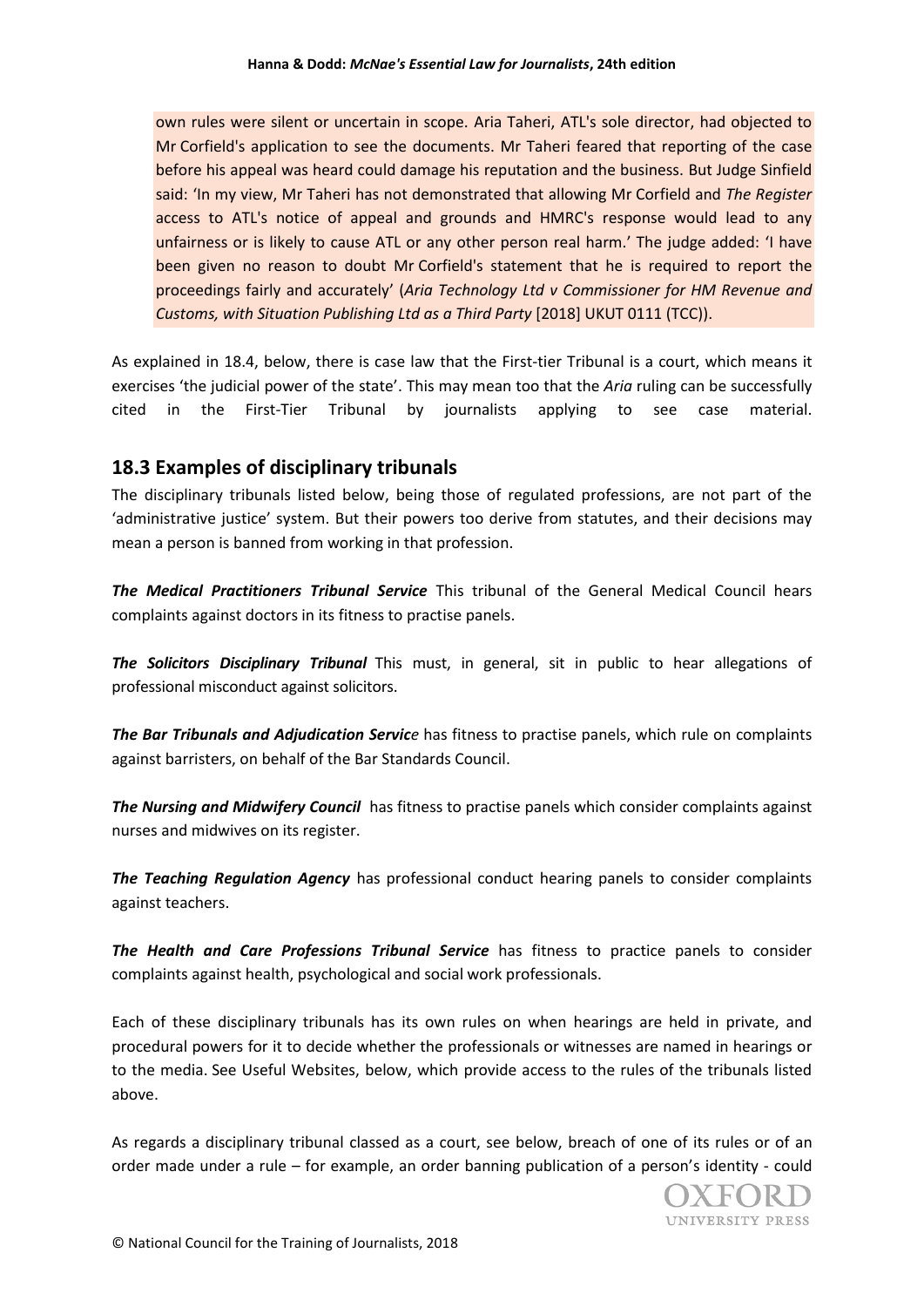be regarded as a contempt of court. Again, an individual who suffered harm from breach of a rule or order could sue those responsible for damages - for example, for breach of privacy.

A journalist excluded from a tribunal hearing, or who is ordered by a tribunal to restrict what is reported from a case, should ask under what rule the exclusion or order was made, if this is not clear, in case he/she chooses to challenge the decision

**Remember!** Amendment in 2015 to the Police (Conduct) Regulations 2012 means that the default position is now that a police force disciplinary panel should sit in public when considering alleged misconduct by a police officer or a special constable. But these Regulations are weak in promoting transparency, because they allow the panel chair, as he/she sees fit, to exclude any person from the hearing—so that it can sit in private—and there is no duty to notify the public or media of when and where the hearing will take place.

### **18.3.1 Journalists' access to documents in disciplinary tribunal cases**

A journalist covering a disciplinary tribunal may need to see case documents to report the proceedings fairly and accurately. The journalist can ask the tribunal for access to such documents – for example, witness statements which are 'taken as read' by the tribunal - and can cite the *Guardian News and Media* judgment in support of the application – see 18.2.5, above. If the tribunal is classed in law as a court, that judgment should apply, and citing the judgment may have an effect even if the tribunal is not a court

# **18.4 Defamation and contempt issues in reporting tribunals**

As explained below, the type of privilege which in defamation law can protect media reports of a tribunal's proceedings is determined by whether it is a court. Also, if it is a court, the Contempt of Court Act 1981 applies to media coverage of any of the tribunal's cases which are 'active' under the Act – see 18.4.2, below – and, as set out in 18.4.3, other restrictions apply.

A tribunal is a court if it exercises 'the judicial power of the State'—a definition in section 14 of the Defamation Act 1996 and section 19 of the Contempt of Court Act 1981.

The Upper Tribunal, the Special Immigration Appeals Commission and the Employment Appeal Tribunal were each created by statute to be a 'superior court of record', and so are courts under the 1996 and 1981 Acts. The High Court has ruled that an employment tribunal is a court, because it exercises the requisite 'judicial power' (*Peach Grey and Co v Sommers* [1995] 2 All ER 513).

The Investigatory Powers Tribunal is a type of court but is not required by law to have public hearings.

There is case law that the First-tier Tribunal in the administrative justice system run by Her Majesty's Courts and Tribunals Service, including mental health review tribunals – see 18.2, above - exercise 'the judicial power of the State', and so are courts.

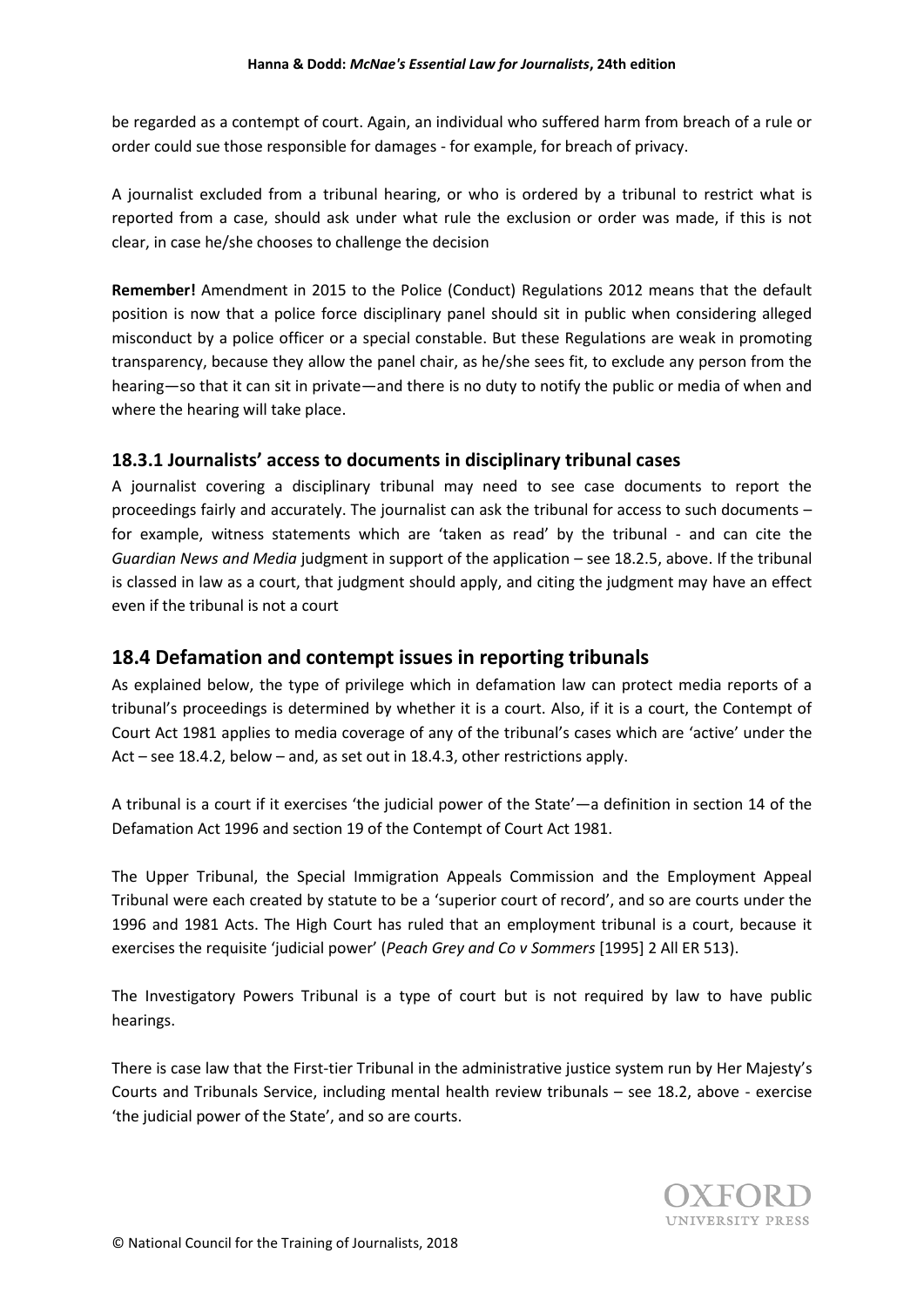**Case study:** In 2011 a judge in Exeter ruled that the First-tier Tribunal - which as explained in 18.2, above, encompasses a wide range of tribunals in the administrative justice system - is an 'inferior court'. The judge said that, as a consequence of this ruling, the BBC needed permission to film a hearing in the First-tier Tribunal's Social Security Entitlement Chamber in which a woman was appealing against a decision that she was no longer entitled to 'employment and support' allowance. The woman supported the BBC's request to film the hearing but the judge refused it, saying that section 9 of the Contempt of Court Act 1981 Act banned the broadcasting of any recording of a court's proceedings – see 18.4.3, below on section 9. The BBC unsuccessfully argued that the First-tier Tribunal was not covered by the 1981 Act (*Re: The Appeal of L,* 8 August 2011).

In *Pickering v Liverpool Daily Post* [1991] 1 All ER 622, the House of Lords ruled that a mental health review tribunal is a court. Mental health review tribunals in England are now in the Health, Education and Social Care Chamber of the First-tier Tribunal.

There is little case law on which of the tribunals regulating professions– see 18.3, above - are courts

The Court of Appeal ruled in 1998 that the General Medical Council's disciplinary tribunal (which has since been replaced by the Medical Practitioners Tribunal Service's fitness to practise panels) did not have the requisite 'judicial power' and therefore was not a court (*General Medical Council v BBC* [1998] 3 All ER 426).

But in 2009 the High Court judge Mr Justice Eady said that a media account of the proceedings of the Solicitors' Disciplinary Tribunal enjoyed absolute privilege in defamation law (*Karim v Newsquest Media Group Ltd* [2009] EWHC 3205 (QB); and *Media Lawyer*, 29 October and 21 December 2009). This means he accepted the argument that it was a court.

### **18.4.1 Privilege**

If a tribunal is classed as a court, then under the Defamation Act 1996 a fair and accurate media report of its proceedings held in public, if published contemporaneously, is protected by absolute privilege, and if non-contemporaneous, such a report is protected by qualified privilege under Part 1 of the Act's Schedule 1, with no requirement to publish 'explanation or contradiction'. These defamation defences are explained in 22.5 and 22.7 in *McNae's*.

If a tribunal is not a court but is constituted by or under, or exercising functions under, statutory provision, a media report of its public proceedings will be protected by qualified privilege bestowed by paragraph 11 of Part 2 of Schedule 1 to the Defamation Act 1996 if all the requirements of that defence are met. One requirement is that, at the request of anyone defamed by the published report, a reasonable letter or statement of explanation or contradiction must be published. This means that qualified privilege under Part 2 of the Schedule can apply to reports of the proceedings (and therefore of the decisions of) disciplinary tribunals whose powers derive from statute – see 18.3, above – but which are not courts. This type of qualified privilege also protects fair and accurate reports of the findings or decisions (but not of the proceedings) of the disciplinary committees of certain private associations—for example, in the field of sport, business and learning  $-$  if the

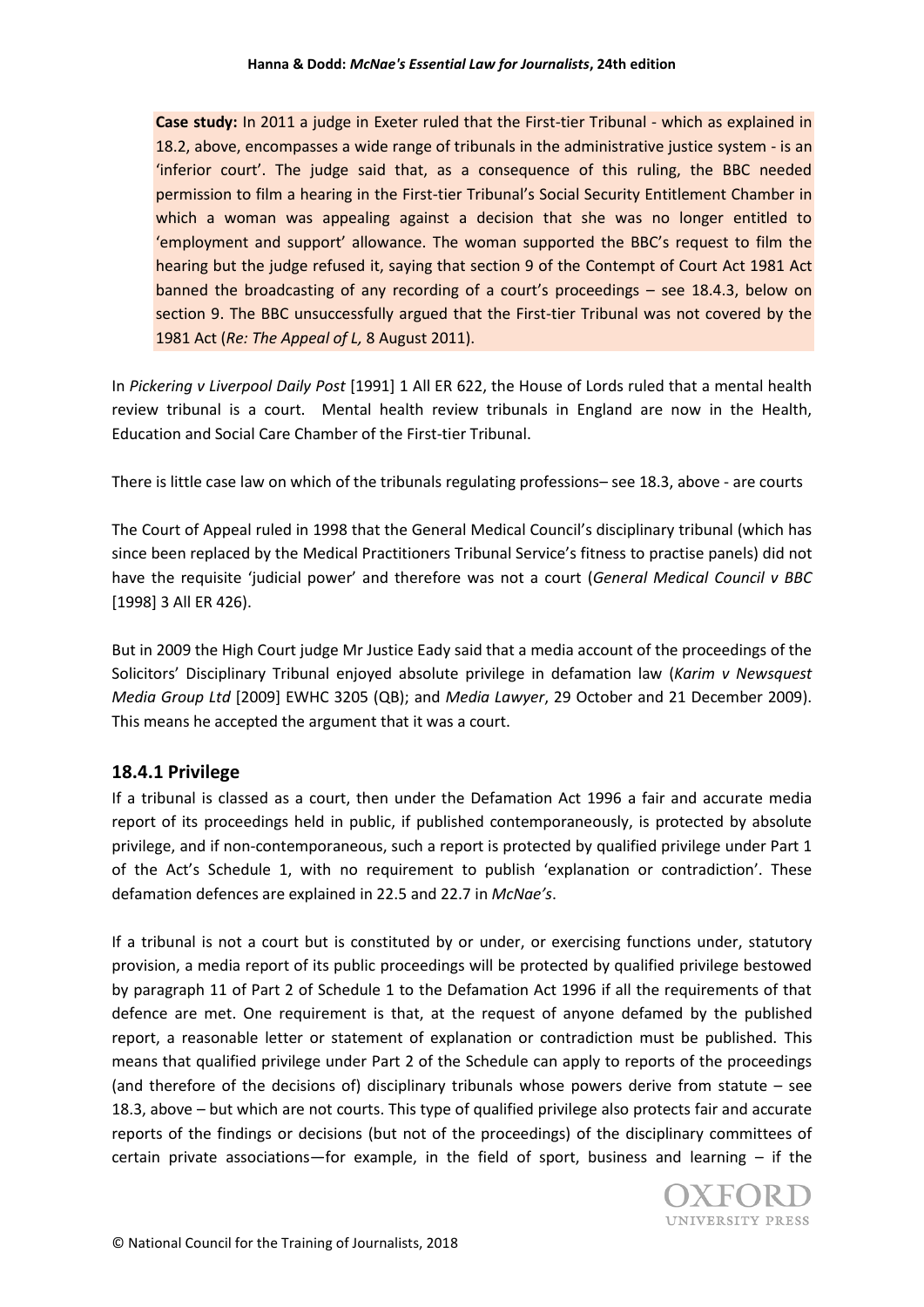particular association meets one of the definitions in paragraph 14 of the Schedule. There is more detail about this 'Part 2' type of qualified privilege in 22.7 in *McNae's*, including in 27.7.2.8 about the Schedule's paragraph 14. The Schedule can be read in full in the Additional Material for ch. 22 on www.mcnaes.com..

### **18.4.1.2 Proceedings are not always formal**

The proceedings of many tribunals are not as formal as those in an ordinary court of law. An appellant might not be represented by a lawyer. Journalists should remember that qualified privilege does not extend to any published matter which is not 'of public interest' and the publication of which is not 'for the public benefit'- see 22.7.1 in *McNae's* —so a flare-up at a hearing of irrelevant, personal abuse may well be such matter.

# **18.4.2 Contempt of Court Act 1981**

If a tribunal is classed as a court, the Contempt of Court Act 1981 applies, which means that the media should not publish material which could create 'a substantial risk of serious prejudice or impediment' to any of the tribunal's 'active' cases. Contempt law is explained generally in *McNae's* ch. 19, mostly in the context of coverage of criminal cases, but some of what is said there applies to coverage of tribunal cases, and see too what is said below. Under the Act a tribunal case is 'active' 'when arrangements for the hearing are made or, if no such arrangements are previously made, from the time the hearing begins. It remains 'active' until 'the proceedings are disposed of or discontinued or withdrawn'.

### **18.4.2.1 Danger of published material causing prejudice or impediment**

Tribunals do not have juries so the risk of media coverage breaching the 1981 Act by what is published is much lower than it would otherwise be. But it is possible that, if the tribunal is classed as a court, matter published about one of its 'active' cases could be ruled to have created 'a substantial risk of serious prejudice or impediment' in respect of lay witnesses or a tribunal member who is not a judge or lawyer or doctor.

In the House of Lords judgment in the *Pickering* case, cited above, Lord Bridge of Harwich - referring to the possibility of media coverage prejudicing a mental health review tribunal hearing - said he would not expect the tribunal members or medical witnesses to be consciously influenced by the media. But he added that editors and publishers 'will be well advised to exercise great care not to overstep the mark in this regard'

# **18.4.3 Other restrictions**

Use of any camera in a hearing of a tribunal classed as a court could be punished as a breach of the the Criminal Justice Act 1925 or a contempt in common law, and unauthorised use there of a device which records sound or even merely taking one into the hearing to use it could be punished as a breach of section 9 of the Contempt of Court Act 1981. This law is explained in 12.1 and 12.2 in *McNae's*. A journalist wanting to use an audio recorder merely as an 'aide memoire' for note-taking could ask any type of tribunal for permission to do this, and could point out that the Chief Coroner's guidance is that coroners should give such permission, if appropriate, for journalists covering

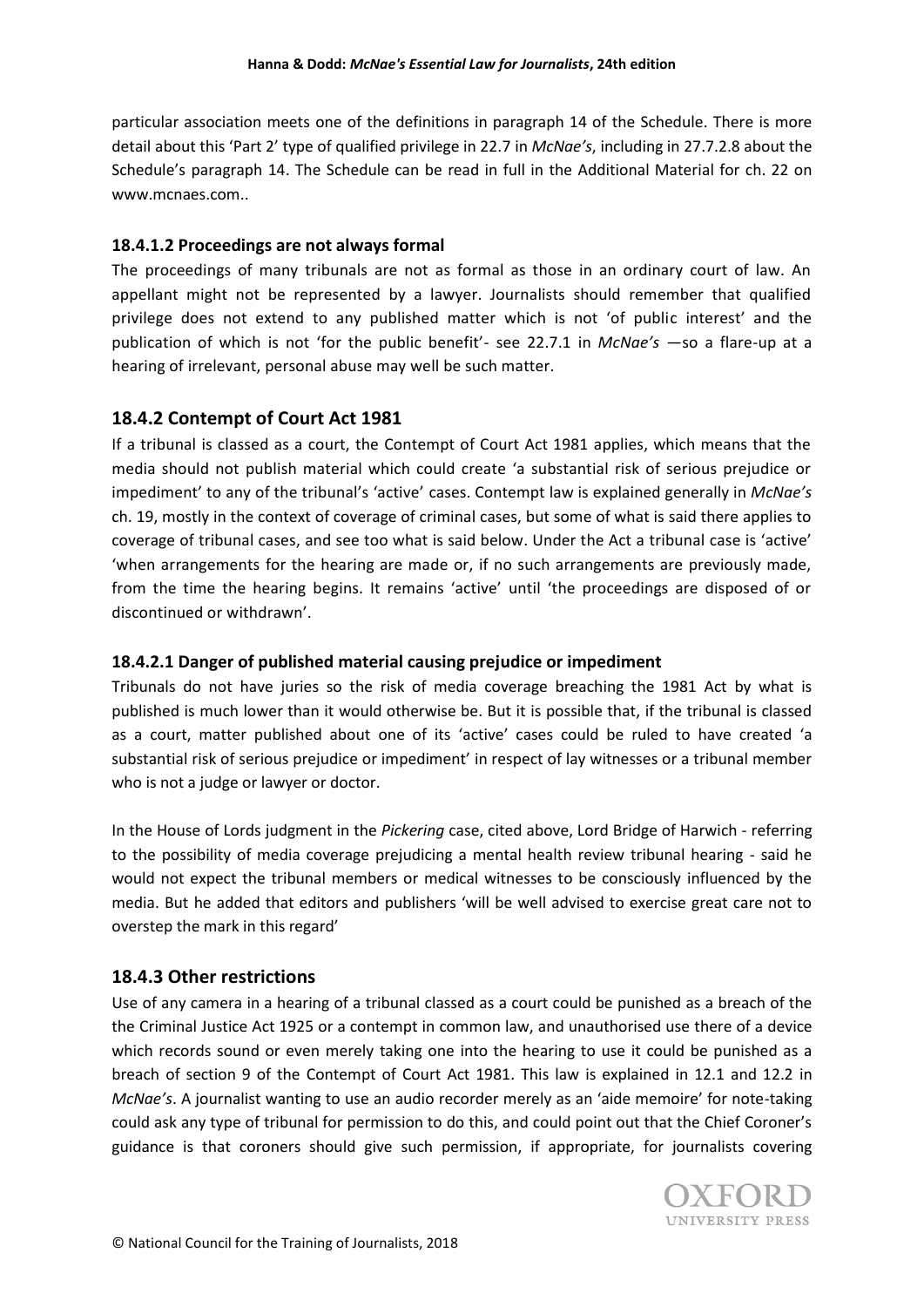inquests – see 17.10 in *McNae's*. But if the tribunal is a court it would normally be a contempt of court to play, to any section of the public, the audio of any recording of its proceedings unless it permits that.

If a tribunal which is a court holds a hearing in private, it may be ruled to be a contempt under section 12 of the Administration of Justice Act 1960 to report what was said in that hearing in a case concerning mental health, national security, the welfare or upbringing of children, or secret processes and in any other case in which the tribunal expressly prohibited publication of information. That law is explained in 12.7 in *McNae's*.

If the tribunal is classed as a court, contact by a journalist with a witness due to give evidence could be punished as a contempt in common law – see 19.3 in *McNae's* - if it was ruled to amount to improper influence on what his or her evidence might be or was, or to have deterred the witness from giving evidence at all. There was a finding of interference with a witness in respect of an employment tribunal case in *Peach Grey & Co v Sommers*, cited above (although this contempt did not involve the media). Also, to publish the content of a document disclosed from one party to another in a tribunal case, but which has not been aired in its public proceedings nor released with its permission to aid media coverage, could be ruled to be a contempt if it is classed as a court – see in 12.8 in *McNae's*.

# **18. 5 Employment tribunals**

Employment tribunals adjudicate on complaints against employers—for example, of unfair dismissal or of 'constructive dismissal' in which a person claims that he/she had to quit the job because of improper conduct by another/others in the workplace. They also adjudicate on complaints that employers discriminated on grounds of gender, race or age.

Employment tribunals are based in regional centres. For some types of case an employment tribunal has three members: a lawyer—appointed to be an 'employment judge'—who is chair and two lay members, one with experience as an employer and one with a background as an employee (for example, a trade unionist). Unfair dismissal claims are now among those which can be decided by an employment judge sitting alone.

# **18.5.1 Procedure**

Employment tribunal hearings in England, Wales and Scotland are governed by rules set out in the Employment Tribunals (Constitution and Rules of Procedure) Regulations 2013 (SI 2013/1237) within a legal framework set out in the Employment Tribunals Act 1996. See Useful Websites at the end of this chapter for these rules. Northern Ireland has its own system of employment tribunals – see the Additional Material for ch. 37 on www.mcnaes.com.

Hearings in employment tribunal cases tend to be informal. A case may have more than one 'preliminary hearing' for rulings by an employment judge on whether the case can proceed or on case management. If it proceeds, there is a further hearing, referred to in the rules as the 'final' hearing. This may last several days. In it the tribunal first decides on *liability*—whether the complaint against the employer is justified. This decision may be announced in summary on the same day it is

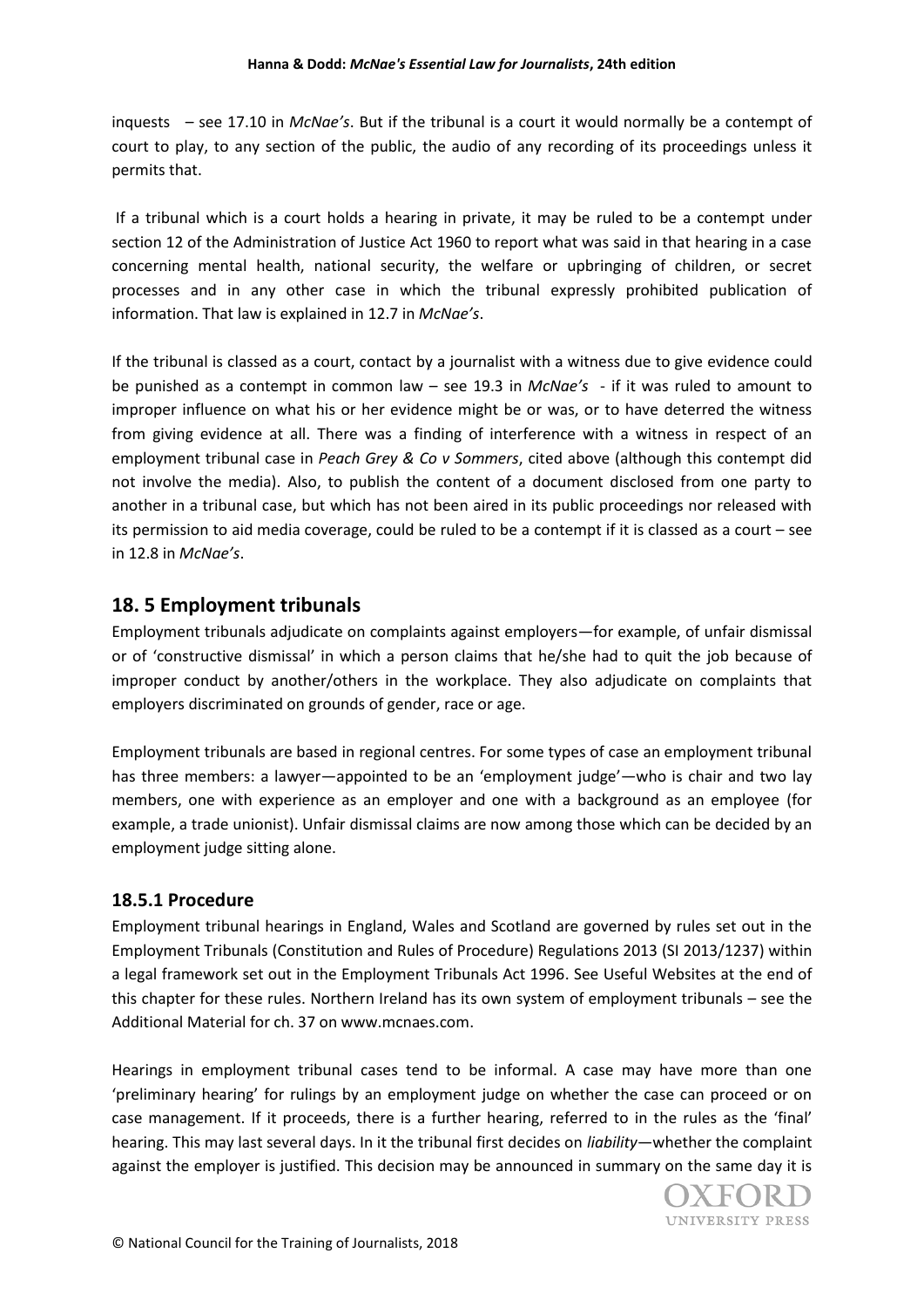made but may not be revealed until sent out later in a written judgment. If the employer is held liable, subsequently—often after an adjournment of some weeks—there is another 'final hearing' in which the tribunal decides the *remedy*—for example, requiring the employer to pay compensation to someone sacked unfairly. If the tribunal finds employment law has been breached, it can also impose a financial penalty on the employer.

Rule 46 of Schedule 1 to the 2013 Regulations permits all or part of a tribunal hearing to be conducted 'by use of electronic communication', including by telephone, provided that members of the public attending the hearing are able to hear what the tribunal hears and see any witness as seen by the tribunal.

Appeals on points of law from employment tribunal decisions can be made to the Employment Appeal Tribunal (EAT).

# **18.5.2 Information about pending cases and judgments**

Employment tribunal staff are instructed to provide journalists with the details of the parties in a case and the nature of the claim once it is listed for a hearing. Lists of hearings due to take place can also be obtained a week in advance through the *CourtServe* website. Journalists wanting a copy of a judgment can, if a regional tribunal office refuses to supply it, get it from the public register of judgments which keeps them for at least six years. There is an online archive of the decisions (including judgments) made by employment tribunals since February 2017. The older judgments on the register are kept at Bury St Edmunds County Court. EAT judgments can be read online. See Useful Websites, below.

### **18.5.3 Admission to employment tribunal cases**

Rule 56 of Schedule 1 to the 2013 Regulations states that a preliminary hearing shall be conducted in public if it involves a ruling on a 'preliminary issue', or is considering if all or part of a claim or response should be struck out—for example, because it has no reasonable prospect of success. A preliminary hearing can be held in private if dealing with case management or exploring if there can be a settlement. Rule 59 says final hearings shall be in public. But rules 56 and 59 are subject to other rules which empower a tribunal to sit in private.

Rule 50 says that a tribunal can sit in private if it considers this necessary 'in the interests of justice', or in circumstances set out in section 10A of the Employment Tribunals Act 1996, or to protect a person's rights under the European Convention on Human Rights—for example, the right to privacy explained in 27.2 in *McNae's*.

Section 10A of the 1996 Act says an employment tribunal can sit in private:

- when a witness's evidence is likely to contain:
	- information which he/she cannot disclose without breaking statutory law or without breaking an obligation of confidence; or
	- information the disclosure of which would cause substantial injury to any undertaking of his/her, or his/her employer's, for reasons other than any effect on collective negotiations over pay, conditions, trade union membership or representation.

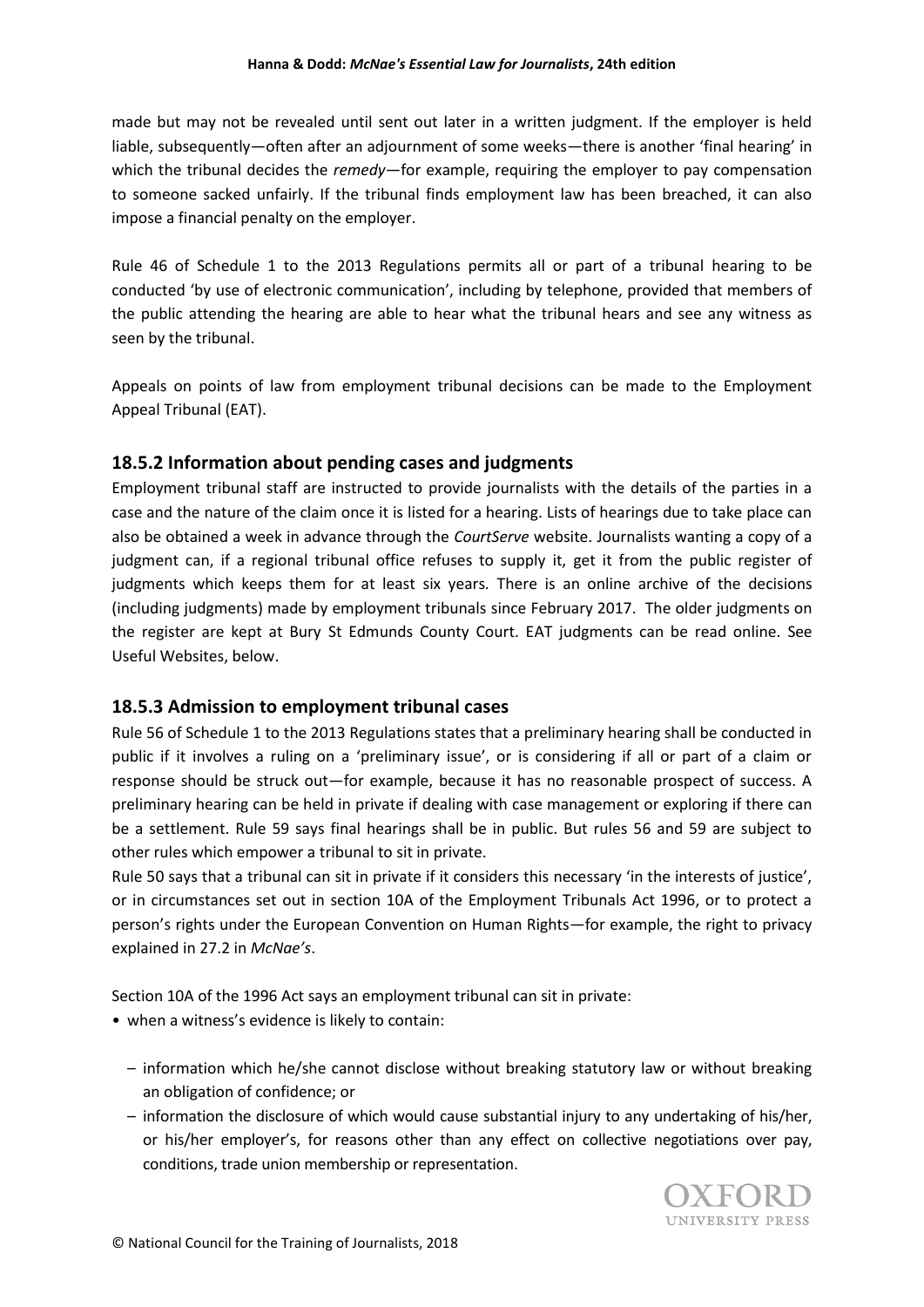**Remember your rights**! The rule 50 provision—that an employment tribunal can exclude the public (and therefore journalists too) from a hearing in order to protect a person's Convention rights reflects case law developments in recent years. This rule could lead to more instances of people or companies arguing that cases should be heard in private. Journalists wishing to argue against an order to exclude them should remember that, according to rule 50, a tribunal deciding whether to sit in private 'shall give full weight to the principle of open justice' and to the right to freedom of expression (in the Convention's Article 10). *McNae's* ch. 15 covers open justice, including in 15.1.1 which sets out societal benefits of of open justice, some of which are applicable to tribunal proceedings.

Rule 50 adds that any person with a legitimate interest (which would include a journalist wanting to cover the case) who has not had a reasonable opportunity to make representations against an exclusion order 'may apply to the tribunal in writing for the order to be revoked or discharged, either on the basis of written representations or, if requested, at a hearing'.

A Minister of the Crown, under the 1996 Act's section 10 and rule 94 of the 2013 Regulations can direct an employment tribunal to hear a case in private in the interests of national security—if the tribunal has not already decided to do so.

**Case study:** The High Court has ruled that an employment tribunal is not empowered to sit in private merely because there is to be evidence of a sensitive or salacious nature when sexual misconduct is alleged (*R v Southampton Industrial Tribunal, ex p INS News Group Ltd and Express Newspapers* plc [1995] IRLR 247).

# **18.5.4 Journalist's access to witness statements and other case material**

In an employment tribunal, as in a civil court, usually a witness's written statement is his/her **evidence-in-chief**. The witness may give oral evidence too, but a journalist will probably need to see the written statement to understand the case.

Rule 44 of Schedule 1 to the 2013 Regulations says that any witness statement which stands as evidence-in-chief shall be available for inspection during the hearing by members of the public (and therefore journalists) attending it unless the tribunal decides that all or any part of the statement is not to be admitted as evidence. But the tribunal has the power under rules 50 (for example, on privacy grounds) or 94 (national security grounds) to revoke this inspection right.

If a journalist needs to argue for the right to see case documents in an employment tribunal case, to help ensure fair and accurate reporting of it, he or should cite the *Guardian News and Media* and *Aria* cases – see 18.2.5, above

# **18.5.5 Reporting and disclosure restrictions**

Rule 50 empowers employment tribunals, on their own initiative or at the request of a party, to make an order 'with a view to preventing or restricting the public disclosure of any aspect of those

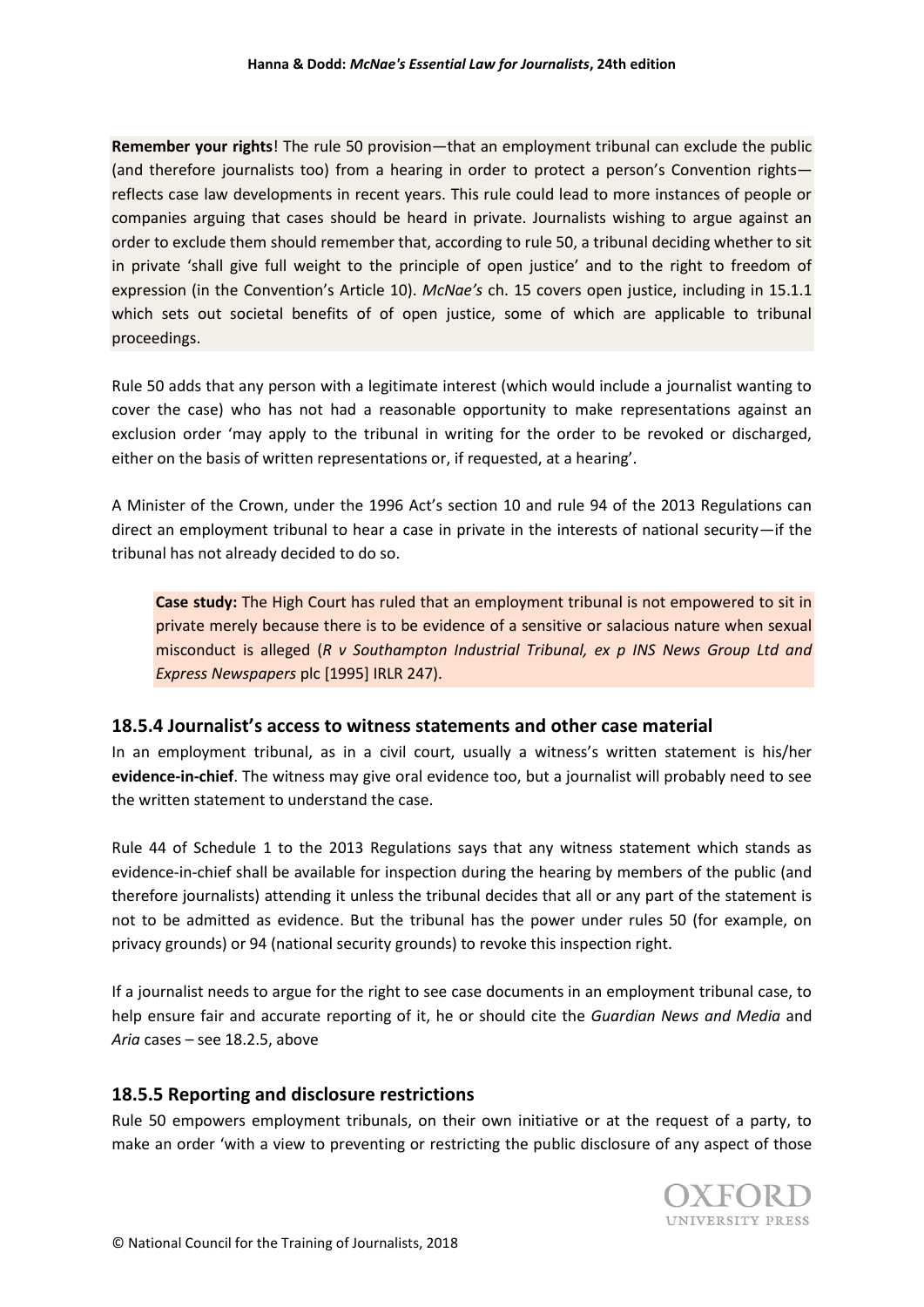proceedings' if the tribunal considers this necessary 'in the interests of justice' or in order to protect the Convention rights—including the privacy—of any person, or in the circumstances described in section 10A of the 1996 Act (which are set out in 18.5.3. above).

Such an order can ban indefinitely the disclosure of parts of the evidence and/or the identities of 'specified parties, witnesses or other persons referred to in the proceedings' or in any documents 'forming part of the public record' of the case, including its listing and judgment.

Such an order can, then, permanently prevent a media report of the case from identifying the complainant and/or respondent—for example, the employer. The order could make it illegal to publish any identifying detail—not just a person's name—so care must be taken by journalists to avoid 'jigsaw identification' – a term explained in *McNae's* 10.11.

This power in rule 50 to protect people's Convention rights co-exists with older powers to restrict reporting, explained below in 18.5.5.1, which are set out in the 1996 Act's section 11, relating to cases in which sexual misconduct is alleged, and in section 12, relating to cases in which discrimination on grounds of disability is alleged. These older powers allow employment tribunals to ban temporarily any media report of these types of case from identifying people involved in them. It seems likely that anyone arguing in such cases to be granted anonymity will now seek it under rule 50 in respect of Convention rights, under which the anonymity provided may be of indefinite duration, not temporary. But the media can argue that principles laid down in judgments about these older types of reporting restriction should apply too when tribunals decide if rule 50 restrictions are justified.

### **18.5.5.1 Anonymity in sexual misconduct and disability cases**

Section 11 of the 1996 Act and Rule 50 of Schedule 1 to the 2013 Regulations give employment tribunals discretionary power to make temporary anonymity orders, known as 'restricted reporting orders', in cases involving allegations of sexual misconduct—for example, that a woman was forced to leave her job because her boss sexually harassed her. Sexual misconduct is defined as a sexual offence or sexual harassment or other adverse conduct (of whatever nature) related to sex, or to the sexual orientation of the person at whom the conduct is directed.

In a restricted reporting order, an employment tribunal can prohibit the inclusion in reports of any matter likely to lead members of the public to identify:

- the person making the allegation of sexual misconduct; and/or
- anyone 'affected' by it—for example, the person(s) accused of such misconduct or any witness due to give evidence in such proceedings.

The tribunal can decide in each such case who should have such anonymity, if anyone. It may, for example, decide not to grant anonymity for the accuser, but order it in respect of the person accused to safeguard his/her reputation until judgment on whether the accusation is proved. Such an order cannot specifically bestow such anonymity on an employer that is a company or institution, so its corporate name can be published if this does not identify a person named in the order (*Leicester University v A* [1999] IRLR 352). But in a case where the employing organisation is small—

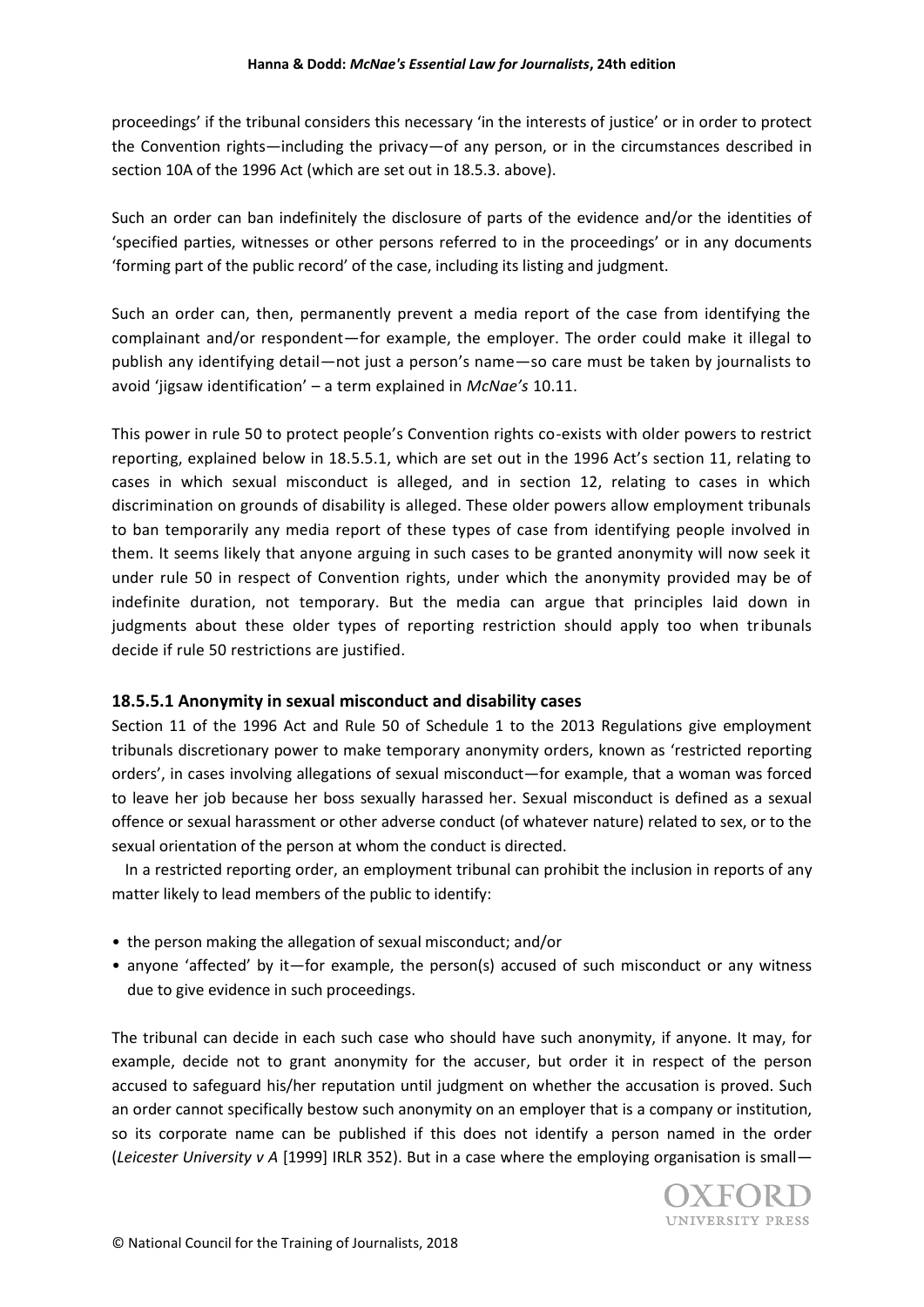for example, a small firm—it may be that to preserve anonymity for the person the firm itself cannot be identified in media reports while the order remains in force, because reference to the person's gender or age or job description would in itself be enough to identify him/her to people who know he/she works there.

**Case study:** In 1997 the Court of Appeal said it was important that tribunals should recognise that their power to make these orders in cases of sexual misconduct was not to be exercised automatically and that the public interest in the media's ability to communicate information should be considered (*Kearney v Smith New Court Securities* [1997] EWCA Civ 1211).

Section 12 of the 1996 Act and rule 50 of Schedule 1 to the 2013 Regulations allow employment tribunals to make restricted reporting orders when considering claims that an employer unlawfully discriminated on disability grounds if evidence 'of a personal nature' is likely to be heard and is likely to cause significant embarrassment if published.

Rule 50 says a restricted reporting order made under sections 11 or 12 of the Act shall specify the person whose identity is protected and may specify particular matters of which publication is prohibited as likely to lead to that person's identification, and that the order should also specify the duration of the restriction. The rule adds that a notice that such an order has been made should be displayed on the notice board of the tribunal with any list of cases taking place and on the door of the room in which the case affected by the order is being heard.

#### **Remember!**

The automatic reporting restrictions in the Sexual Offences (Amendment) Act 1992 mean that anyone in employment tribunal proceedings who states that he/she is, or who is alleged to be, a victim of a sexual offence—for example, rape or sexual assault—must not be identified in his/her lifetime in media reports of or referring to the case, unless he/she has given valid written consent for this. This law is explained in 11.1-11.3, 11.5 and 11.7 - 11.8 in *McNae's*, and related ethical considerations are explained in 11.9. This anonymity in the 1992 Act applies irrespective of whether a restricted reporting order under the Employment Tribunals Act 1996 has been imposed or expired.

### **18.5.5.2 Revocation or lapse of section 11 and 12 anonymity**

identify the person formerly covered by the order; but

- anyway, if not revoked, the order only has effect 'until the promulgation of the decision of the tribunal', The 1996 Act says that once the employment tribunal has made a restricted reporting order under sections 11 or 12:
- it can revoke (that is, cancel) the order at any stage—for example, while the case is ongoing or when it makes a verbal announcement of its decision on *liability*—to permit media reports to immediately according to the Act. Under regulations published in 2004, this meant the date when the ruling on *liability* was sent to the parties or, in cases where there needed to be a ruling on *remedy*, the date on which that ruling was sent to them—see the earlier explanation of these terms. The 2013 Regulations replaced those of 2004 and, as explained earlier, require the tribunal to state the duration of a section 11 or 12 order when making it. Under the Act it

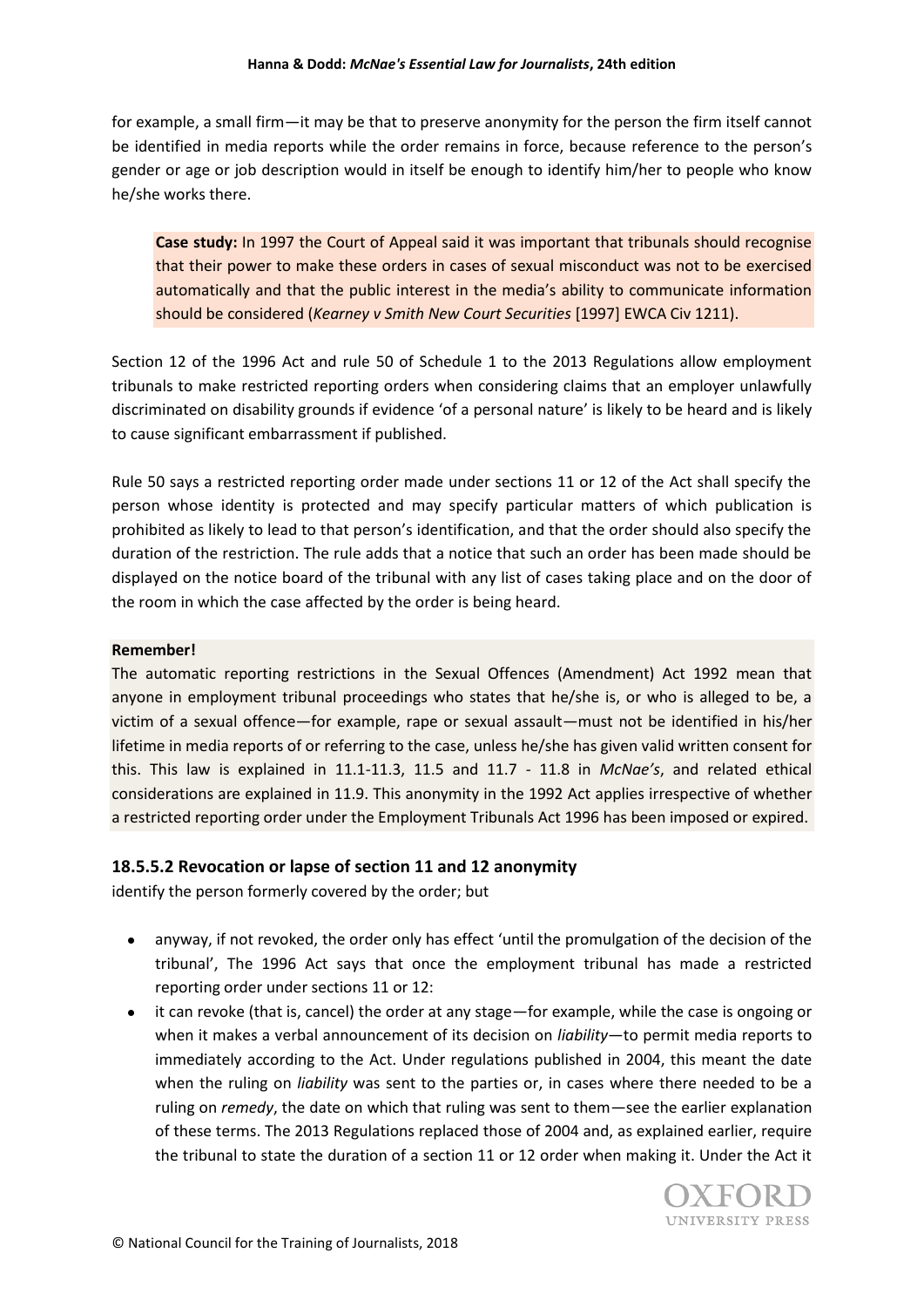can only last until 'promulgation'.

### **18.5.5.3 Penalty for breach of anonymity**

Publishing material which breaches a restricted reporting order made under the Act's section 11 or 12 is a summary offence punishable by a fine. The maximum fine was formerly £5,000 but there is now no specified limit. Any proprietor, editor or publisher held responsible will be liable to pay it. It is a defence for the person or company prosecuted to show that he/she/it was not aware, and neither suspected nor had reason to suspect, that what was published breached the order.

### **18.5.5.4 National security reporting restrictions**

Rule 94 of Schedule 1 to the 2013 Regulations, reflecting section 10 of the 1996 Act, says a Minister of the Crown can order an employment tribunal to conceal the identity of a witness in a case concerning national security issues and order it to keep secret all or part of the reasons for its decision in such a case, or the tribunal can, on its own initiative, take either of these courses of action. When the tribunal has taken such steps, it is an offence to publish anything likely to lead to the identification of the witness or to publish any part of a decision the tribunal intended to keep secret. Again, there is no limit on the fine imposed for this offence.

### **18.5.6 Challenging reporting restrictions**

A journalist covering an employment tribunal case may wish to challenge the imposition or continuation of a reporting restriction made under rule 50 or under the 1996 Act's sections 11 or 12, or the restriction's scope or duration. Rule 50(4) gives anyone 'with a legitimate interest' the right to make a challenge by written or verbal representations, just as it does in the case of an order that a hearing should be in private—see earlier. Again, rule 50 (4) requires the tribunal considering imposing a restriction, or deciding on a challenge to it, to give full weight to the open justice principle and Article 10 rights.

**Case study**: In 2015 the BBC successfully challenged an anonymity order granted under rule 50 by an employment tribunal judge to a man who had allegedly committed serious sexual assaults. D Roden was claiming he was unfairly and wrongfully dismissed by the BBC from his contract job as a development producer. By the time this contract ended in 2013 the BBC had been told that serious allegations of a sexual nature had been made against him in Glasgow. Police later told the BBC they had information suggesting he posed a risk to young men with whom he came into contact during his BBC work. During the tribunal proceedings it emerged he had not told the BBC that he had been dismissed for gross misconduct from a previous job—with a theatre attached to a college—following distribution of a photo that showed him simulating oral sex with a student in fancy dress. Employment judge Andrew Glennie ruled that Mr Roden should have permanent anonymity in respect of the proceedings because the allegations of sexual assaults were not directly an issue in them and so he would not have any opportunity of gaining a finding which disproved the allegations. In the Employment Appeal Tribunal Mrs Justice Simler heard the BBC's appeal against the anonymity order, which she revoked. She said that the principle of open justice was of paramount importance, and that Judge Glennie was wrong to think that it and the strong public interest in full publication were outweighed by the risk of the public not understanding that the sexual assault allegations

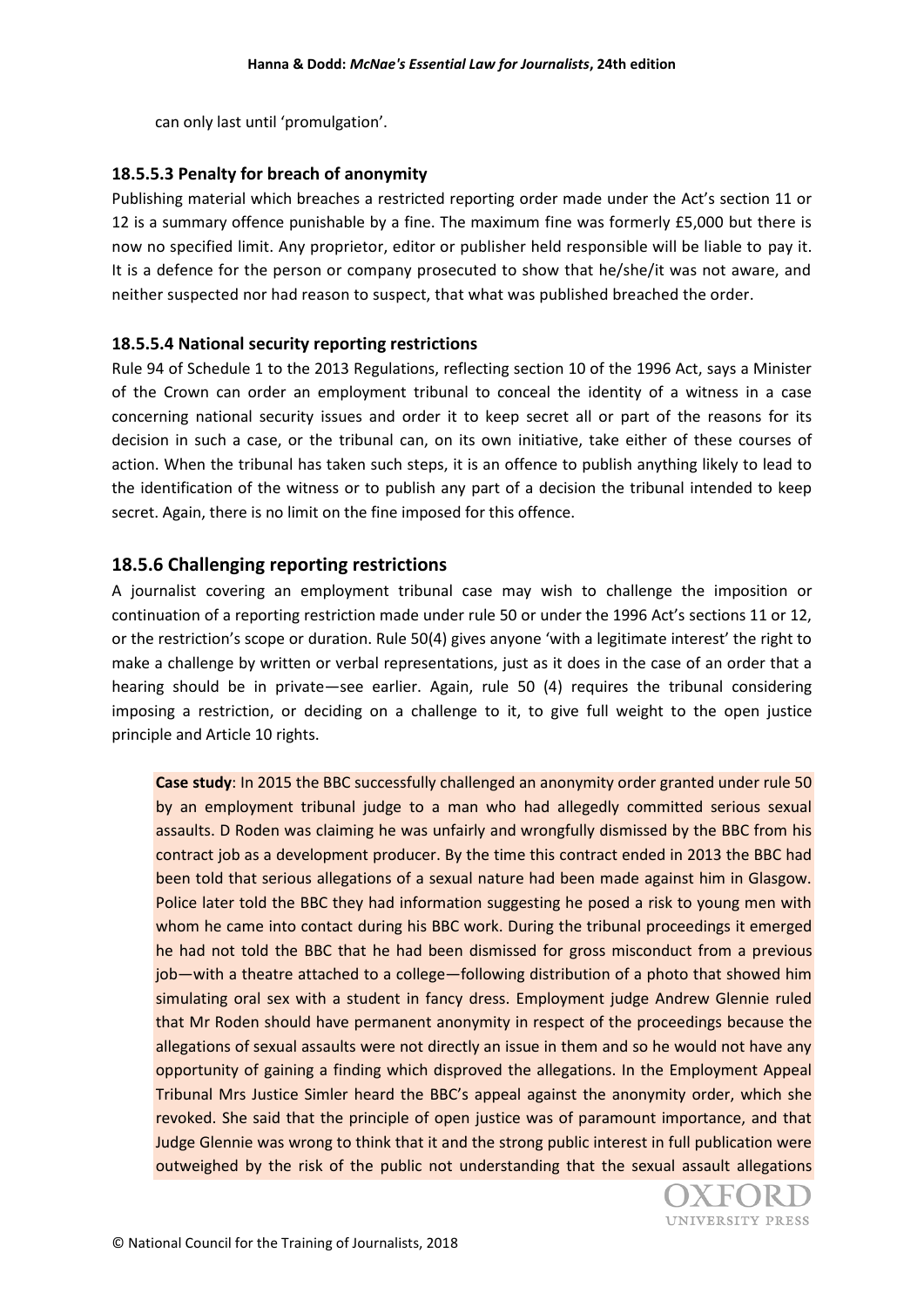against Mr Roden were unproven. She said there was no evidence to support the claim that if a report of the case were to identify Mr Roden, this could have 'devasting consequences' for him. She added that he had chosen to bring a claim against the BBC in a public tribunal while knowing he had not been honest about the circumstances of his dismissal from a previous job, and the tribunal had dismissed most of his claim. 'The mere publication of embarrassing or damaging material is not a good reason for restricting the reporting of a judgment', Mrs Justice Simler said (*BBC v D Roden*, UKEAT/0385/14/DA).

**Case study**: In 2013 the Associated Newspapers group successfully argued at an employment tribunal that anonymity orders should cease to apply. The tribunal had rejected a man's claims of constructive dismissal, unfair dismissal and sexual harassment. The complainant had been a managing director. His allegations included that he was obliged by his boss, the group's chief executive, to take part in sex parties against his will. The tribunal, having ruled the claims were 'totally without merit', then ruled that the complainant did not deserve to retain anonymity because any damage to his reputation was because of 'his own actions'. It also ruled that the chief executive should not retain anonymity either, having found that there were 'sexual encounters' from 2001 to 2009 which involved both men having sex with women other than their wives and partners. The tribunal said that the chief executive was responsible for a company ethos which allowed the managing director to rule over employees 'by fear', and that removal of the chief executive's anonymity in reports of the case would let employees know why this was (*Media Lawyer*, 20 August 2013).

**Case study**: An employment tribunal can take account of previous publicity when refusing to make a restricted reporting order. In 2000 a tribunal refused to make such an order which would have granted temporary anonymity to a businessman accused of sexual harassment. Both parties wanted the order made. But the *Daily Record* successfully argued that both parties had previously willingly given information about the case to the media (*Scottish Daily Record and Sunday Mail Ltd v Margaret McAvoy and others*, EAT/1271/01).

#### **18.5.6.1 An anonymity order can be lifted after a settlement**

Where a restricted reporting order is imposed under the Act's section 11 or 12, giving anonymity to some or all of those 'affected' by the case, or anonymity is granted to a person under rule 50, but a settlement is reached without the case proceeding to judgment, the media can apply to have either type of order revoked, even though the settlement means there will be no public hearing of the case's evidence.

**Case study**: In 2016 Mrs Justice Simler at the Employment Appeal Tribunal upheld a decision by an employment tribunal judge that section 11 and rule 50 anonymity orders should be lifted so that the media could identify the parties in the underlying case. In it John Fallows had brought claims against Sir Elton John, William A Bong Limited and HST Global Limited on 19 August 2015, alleging unfair dismissal and unlawful sex discrimination. His claim included allegations of sexual misconduct. Mr Fallows had been employed by Sir Elton and William A Bong Limited to provide hairdressing services to HST. Sir Elton and the companies, as respondents in the tribunal case, strongly denied Mr Fallow's claims, and he withdrew them

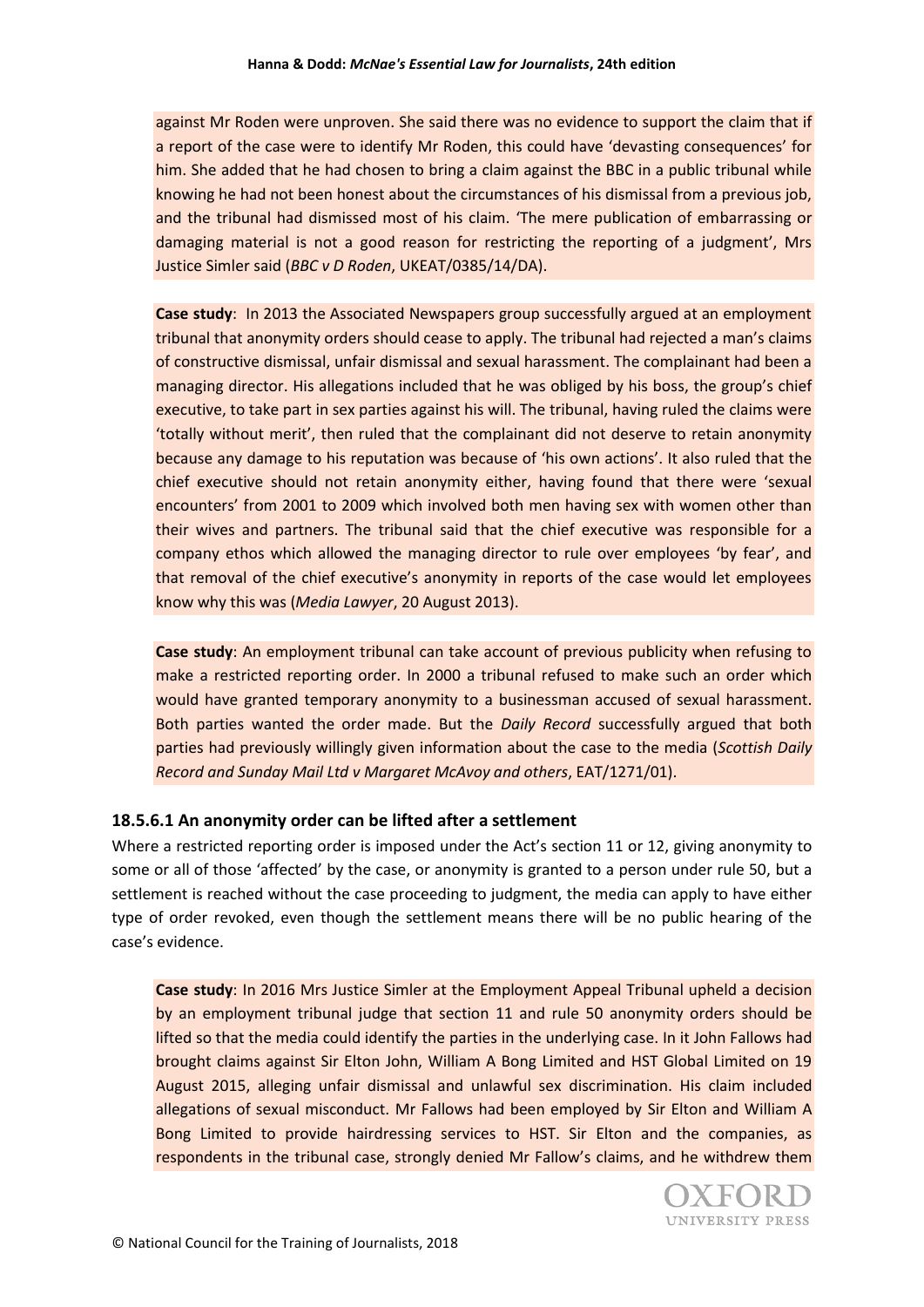after the case was resolved in a confidential settlement without proceeding to a public hearing. News Group Newspapers, publishers of *The Sun on Sunday*, applied for the anonymity orders – which the tribunal judge had imposed as an interim measure - to be lifted. That application was opposed by Mr Fallows and the respondents. Employment judge Simon Auerbach considered their privacy rights but declined  $-$  to preserve open justice and the Article 10 rights of News Group and the public – to make the anonymity permanent. But interim anonymity orders remained in force until an appeal could be heard against his decision to lift them. In the appeal ruling, Mrs Justice Simler noted that News Group had argued that because Sir Elton is a well-known public figure 'his behaviour as an employer against whom allegations of employee mistreatment and sexual misconduct have been made is a legitimate subject for public scrutiny'. Mrs Justice Simler said: 'It seems to me (in agreement with the employment judge) that this is a matter of legitimate public interest in this case. The fact that allegations made by Mr Fallows against the respondents to the underlying proceedings have been withdrawn on settlement does not mean that there can no longer be any public interest in the allegations of wrongdoing. There is no suggestion that Mr Fallows now says the allegations were false from the outset (though that is the position of the respondents) and the fact that they are not pursued to a hearing does not mean that they are false and to be treated as never having been made'. She added: 'It is also right to recognise that the fact of settlement and withdrawal of the claim means that allegations originally made remain untested and have not been adjudicated on. However, the public is to be trusted to understand that unproven allegations made and then withdrawn, are no more than that'. She also said: 'There is no presumption in favour of non-reporting of settlements or settled proceedings, nor should there be. While there is a public interest in settlement of litigation which is to be encouraged, it does not outweigh the fundamental principle of open justice'(*Fallows, John, William A Bong and HST Global Ltd v News Group Newspapers Ltd*, UKEAT/0075/16/RN). An appeal against Mrs Justice Simler's ruling was withdrawn. This meant that the identities of Mr Fallows, Sir Elton and the other respondents could be published in reports of the employment tribunal case having been settled, *The Sun on Sunday* quoted its own spokesman as saying: 'This case raised a fundamental issue of a free press being able to report legal cases against celebrities with deep pockets and armies of expensive lawyers who want to keep even the fact of such litigation against them from the public. *The Sun on Sunday*  does not suggest the claims, which we accept were denied by Sir Elton and which were subsequently withdrawn, are true. We simply wanted to report the fact the case had been settled' (*Media Lawyer*, 19 July 2016).

# **18.5.7 Contempt and defamation law affecting coverage of employment tribunals**

Employment tribunals and the Employment Appeal Tribunal are classed as courts – see 18.4, above. Therefore, as explained there, media reports of their hearings can enjoy privilege against defamation actions, but parts of the Contempt of Court Act 1981 and other reporting restrictions apply to coverage of their cases. This includes a ban on filming and photography in their proceedings, and a ban on unauthorised use there of audio-recording devices. For the ban on audio-recording in employment tribunals, see *Neckles v Yorkshire Rider Ltd* [2002] All ER (D) 111 (Jan), although that case did not involve the media.

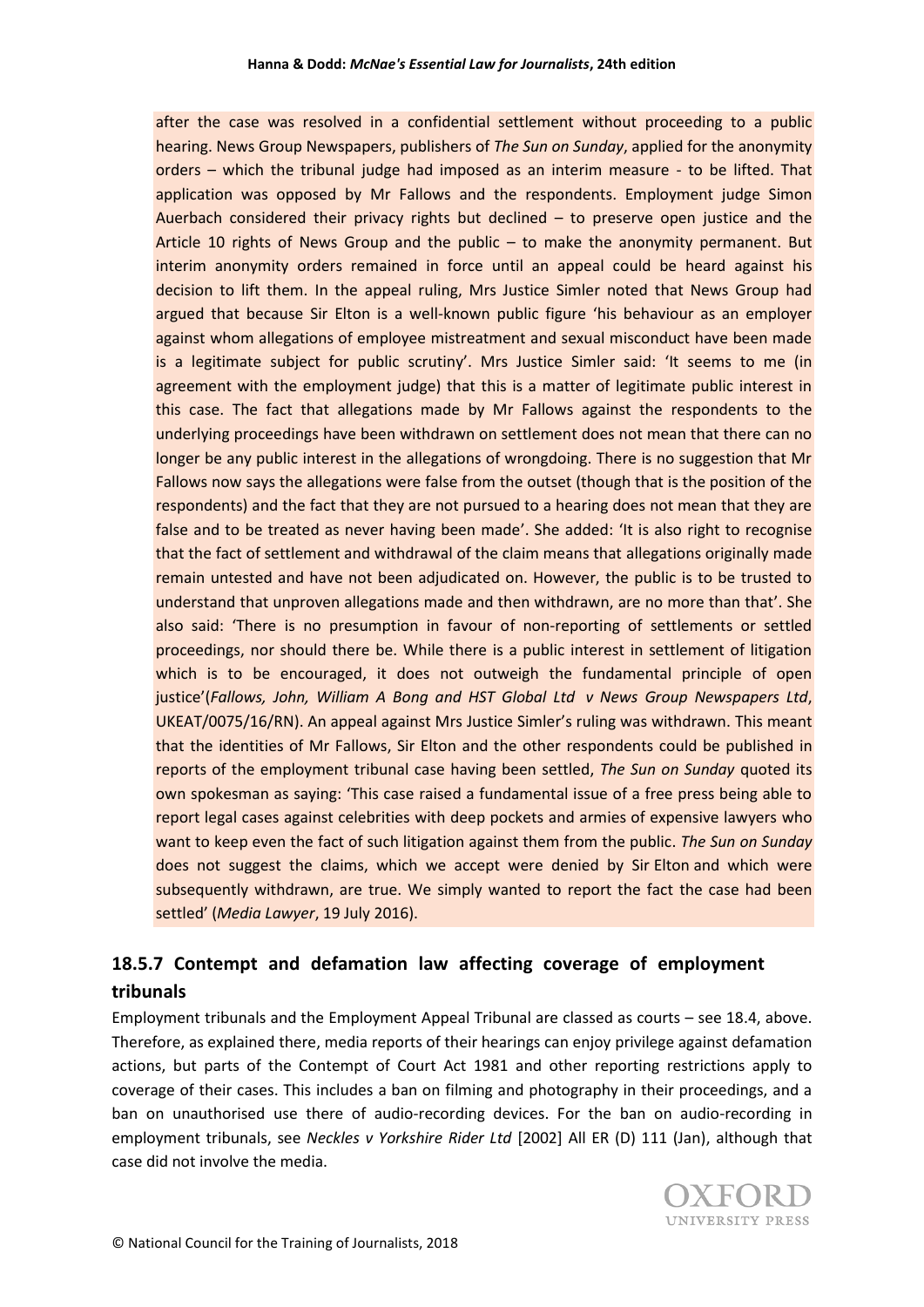# **18.6 Public inquiries**

Public inquiries can be broadly categorised either as local inquiries, set up routinely in certain circumstances, or those which are set up ad hoc to consider a matter of national concern.

# **18.6.1 Local public inquiries**

Some Acts of Parliament provide that an inquiry hearing must be held before certain decisions are made affecting the rights of individuals or of public authorities. An inquiry might be held, for example, before planning schemes are approved. In some cases, an 'Inspector' appointed by a Minister to chair the inquiry decides the matter at issue. In others, he/she must report to the Minister, who subsequently announces a decision and the reasons for it. Some statutes under which inquiries are held stipulate that they must be held in public. In others, this is discretionary. Local authorities and health trusts also have general statutory powers under which they can fund an ad hoc inquiry into a matter of local (or national) concern, though it will be at their discretion whether it is held in public.

# **18.6.2 Public inquiries into matters of national concern**

Public inquiries initiated ad hoc by Government Ministers have in recent years included:

• the inquiry chaired by Sir Brian Leveson into the culture, practices and ethics of the press, which was established under the Inquiries Act 2005 - see [www.levesoninquiry.org.uk/.](http://www.levesoninquiry.org.uk/) This inquiry is referred to in 2.1.1 in *McNae's,* about press regulation.

• the Grenfell Tower inquiry, chaired by Sir Martin Moore-Bick, into the fire which killed 71 people in the London block of flats in 2017 – see [https://www.grenfelltowerinquiry.org.uk/.](https://www.grenfelltowerinquiry.org.uk/) This too was established under the 2005 Act.

 The Morecambe Bay Investigation, established in 2013 to probe serious incidents which took place in Furness General Hospital's maternity department, and which concluded that clinical care failures may have contributed to the deaths of 3 mothers and 16 babies, and that 'different care' would have been expected to prevent 12 of these deaths. This was held on a non-statutory basis. See - https://www.gov.uk/government/organisations/morecambe-bay-investigation

If an inquiry is held on a non-statutory basis, it has no legal powers to compel witnesses to give evidence, but is seen as a flexible option when full cooperation is anticipated, including more flexibility to sit in private. See Useful Websites, below, for a House of Commons Library Briefing Note on public inquiries held on this basis.

For inquiries established on a statutory basis, the presumption in the relevant law is that the inquiry's proceedings are normally in public. This means its chair can only justify it going into private session –excluding the public and journalists - if this is on a ground specified in a rule in that law, or because the law enables a Government Minister to order that particular evidence must be heard in private.

# **18.6.3 The Inquiries Act 2005**

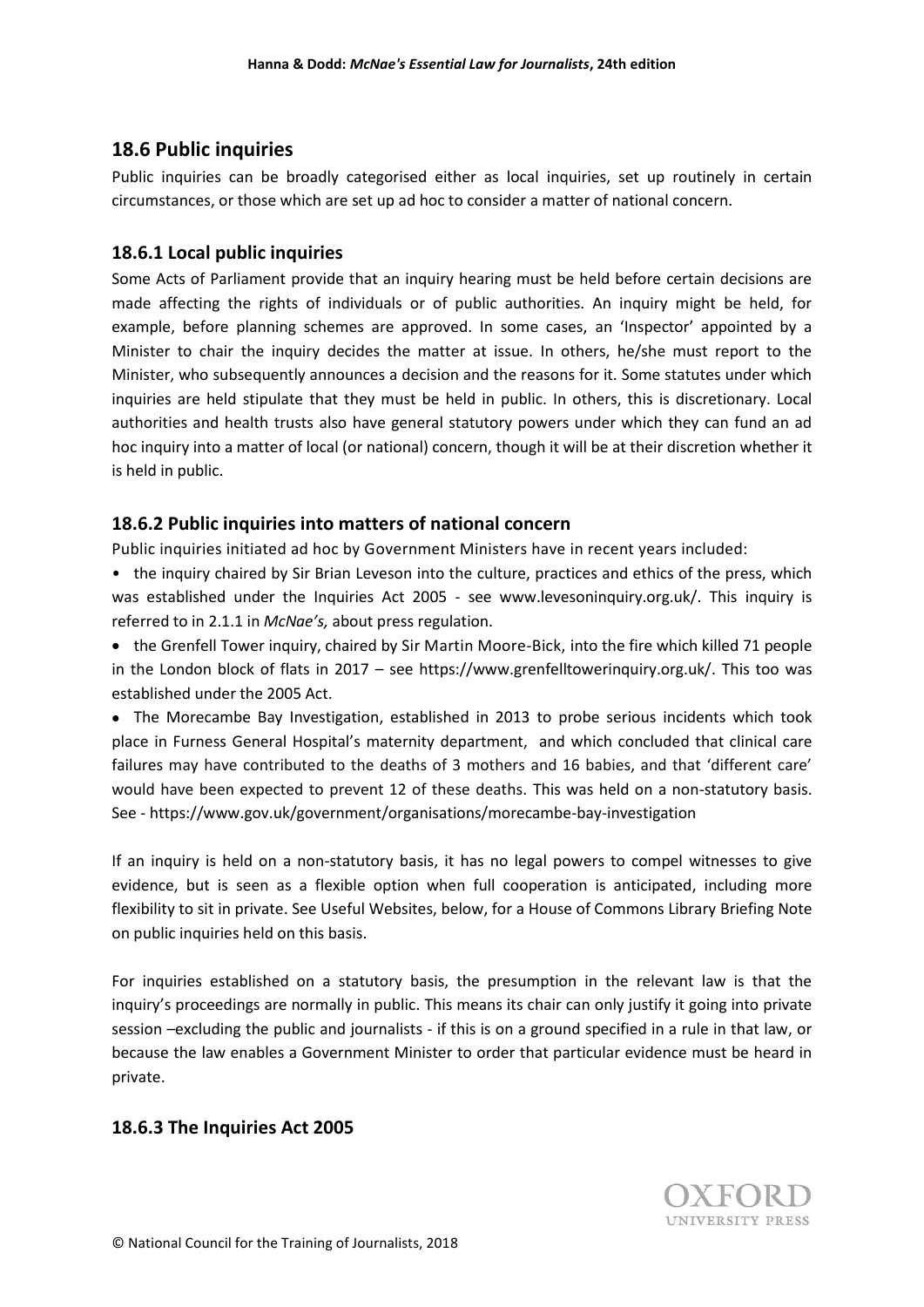If the inquiry is established on statutory basis this is usually under the 2005 Act. Its section 19 gives both the Minister who has commissioned the inquiry and the inquiry's chair power to restrict who attends it - for example, it can proceed in private. The grounds on which such a restriction can be imposed are worded to be wide - for example, to ensure 'the efficiency' of the inquiry or to protect someone from death or injury or to prevent disclosure of commercially sensitive information. Another ground is to protect national security.

### **18.6.3.1 Reporting restrictions in the 2005 Act**

Sections 19 and 20 of the Act give both the commissioning Minister and the inquiry's chair power to restrict the disclosure and publication of an item of evidence or documents, or of the identity of a witness. The restriction can be specified as temporary, but otherwise continues indefinitely, unless varied or revoked. The grounds on which such a restriction can be imposed are the same as those which can restrict attendance.

Under the Act's section 36, an inquiry chair has power to 'certify' to the High Court that someone has failed to comply with a restriction on disclosure or publication. The High Court would have power to punish non-compliance as contempt of court, by a fine unlimited by statute or by imposing a jail sentence of up to two years.

But the Act's Explanatory Notes state: 'Disclosure restrictions would not prevent a person not involved in the inquiry from disclosing or publishing information that had come into his possession through means unconnected with the inquiry.' See Useful Websites, below, for these Notes.

### **18.6.3.2 Failure to produce evidence/name a source to an inquiry**

Section 35 of the Act makes it a summary offence to fail to obey an inquiry's order for evidence to be provided, with a maximum jail term of 51 weeks. This power to order production of evidence is similar to that in other statutes relating to local inquiries. But under the 2005 Act, an inquiry chair also has power to 'certify' to the High Court that someone has failed to obey such an order. Thus, though the 2005 Act repealed the Tribunals of Inquiry (Evidence) Act 1921 - the statute under which journalists Brendan Mulholland and Reg Foster were jailed in the 1960s for refusing to disclose to the Vassall inquiry their sources of information - there is a prospect of a journalist who refuses to cooperate with an inquiry held under the 2005 Act being punished by the High Court for contempt.

**Case study**: Lord Saville, chairman of the inquiry established in 1998 under the 1921 Act to investigate the 1972 Bloody Sunday killings in Northern Ireland, threatened three journalists - Alex Thomson and Lena Ferguson of Channel 4, and Toby Harnden of the *Daily Telegraph* with actions for contempt of court after they refused to name the sources of stories about the killings. The Act gave tribunals wide powers to send for and examine witnesses. In 2000 Harnden was 'placed in contempt' of the inquiry. Lord Saville had ordered him to disclose the identity of a soldier he interviewed in early 1999 about events on Bloody Sunday, but Harnden refused. After the interviews, Harnden had destroyed his notes and tapes, to ensure that they could not be used to identify the two soldiers he had interviewed. Lord Saville initiated contempt proceedings by referring Harnden's refusal to the High Court. But these proceedings were – after a legal battle - eventually dropped in 2004, and Lord Saville announced he would

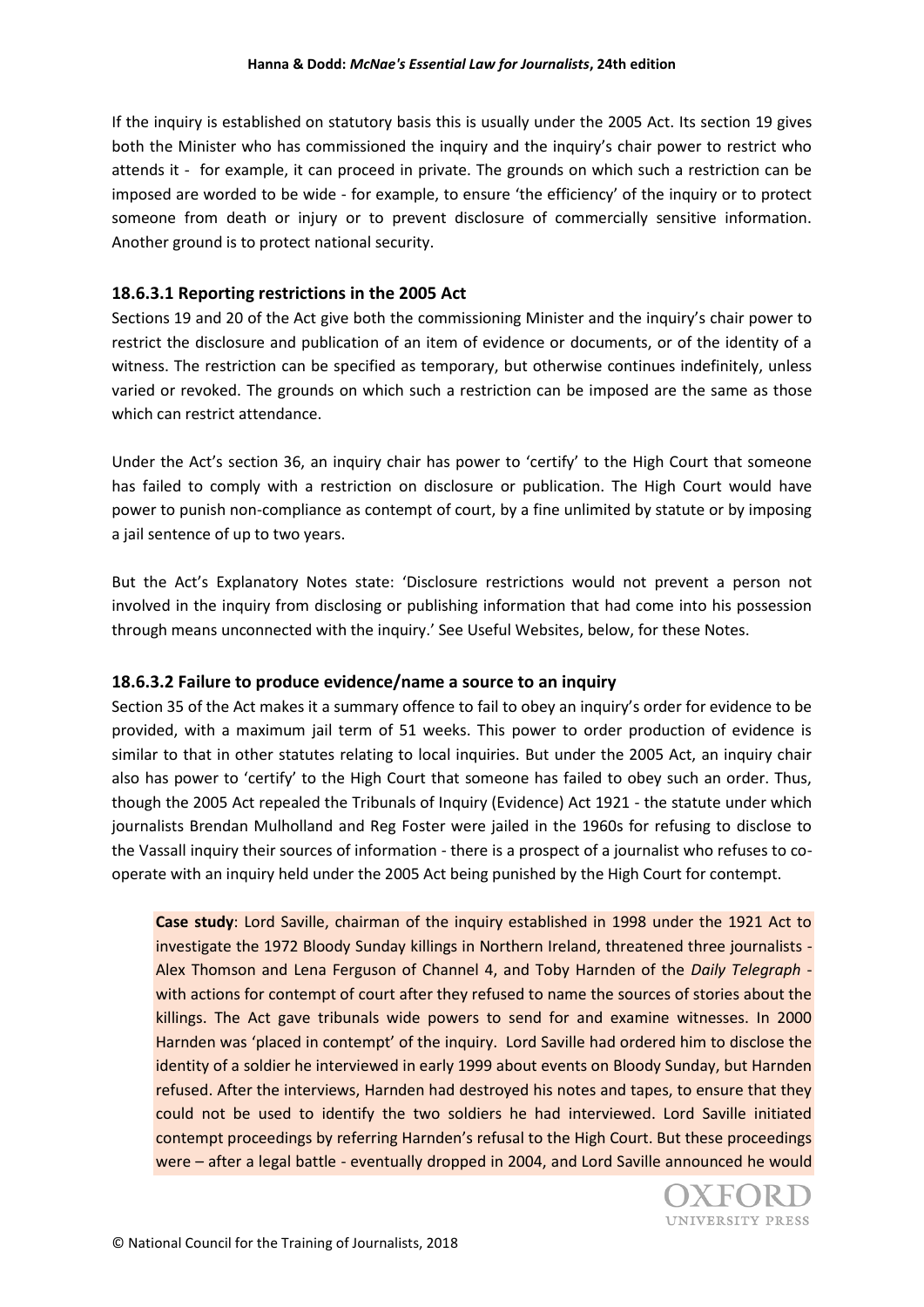not bring contempt proceedings against Thomson or Ferguson, despite their refusals *(Media Lawyer*, 19 April and 10 June 2004).

### **18.6.3.3 Rights to attend and see information at an inquiry**

Section 18 of the Act says that its chair must take such steps as he/she considers reasonable 'to secure that members of the public (including reporters) are able...to attend the inquiry or to see and hear a simultaneous transmission of proceedings at the inquiry.'

Section 18 also says that the chair must take steps to allow the public and reporters to obtain or view a record of evidence and documents given, produced or provided to the inquiry, subject to any restriction imposed.

Once the public inquiry is over, journalists can make requests under the Freedom of Information Act 2000 for information in evidence or documents not disclosed in public sessions of an inquiry, in that such material will be passed to a public authority, for example, the Government department whose Minister commissioned the inquiry. But requests may be refused under that Act's exemptions. *McNae's* ch. 30 explains the Freedom of Information Act.

### **18.6.3.4 Recording and broadcasting proceedings**

The Act's section 18 says that any recording and broadcast of an inquiry's proceedings must be sanctioned by the chair.

# **18.6.4 Coverage of public inquiries—defamation law**

Reports of public inquiries held under the Inquiries Act 2005 have, under its section 37, the same privilege 'as would be the case if those proceedings were proceedings before a court'. This means that, as regards proceedings held in public, absolute privilege applies under section 14 of the Defamation Act 1996 to contemporaneous reports and qualified privilege applies under Part 1 of Schedule 1 to the 1996 Act to non-contemporaneous reports if the respective requirements of these defences are met, including that the reports fairly and accurately reflect the proceedings. For these defences , see 22.5 and 22.7 in *McNae's*. The Schedule is set out in the Additional Material for ch. 22 on [www.mcnaes.com.](http://www.mcnaes.com/)

Part 1 of the Schedule also applies qualified privilege, subject to the same requirements, to media reports of the proceedings in public 'of a person appointed to hold a public inquiry by a government or legislature anywhere in the world'. Media reports of public inquiries of the type defined in paragraph 11 in Part 2 of the Schedule enjoy qualified privilege subject to the additional requirement to publish 'explanation or contradiction' if this is requested – see 22.7.1.2 in *McNae's.* The 1996 Act does not make clear in Part 2 of the Schedule how what it describes as a person appointed by 'a Minister of the Crown' to run an inquiry differs from what Part 1 of the Schedule describes as a person appointed to do this 'by a government'. But it is an established legal principle that when an event/circumstance is described both generally and specifically in a

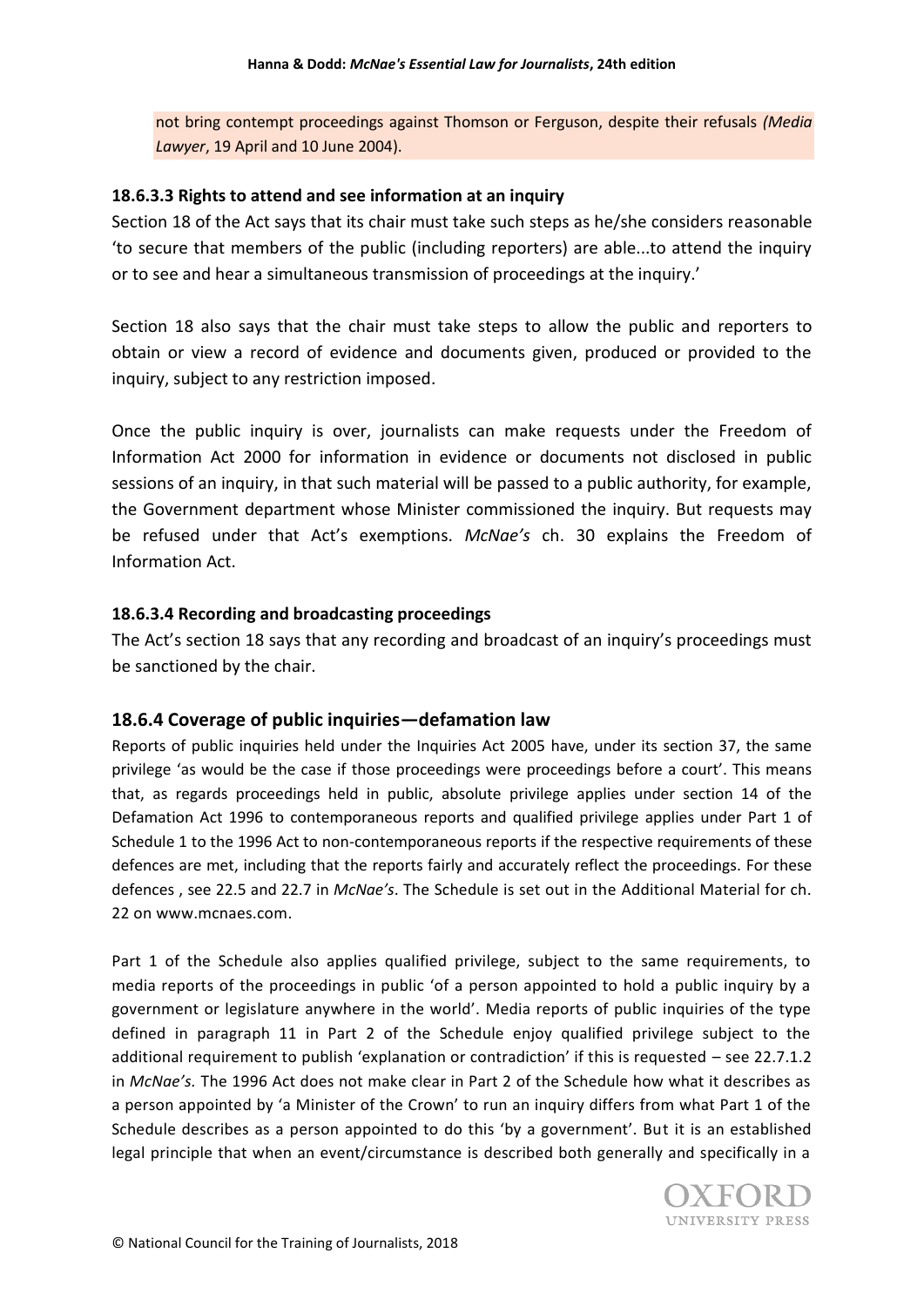statute, the part which is most specific applies.

Also, is the case with administrative tribunals, proceedings of public inquiries are not as formal as those in an ordinary court of law, so if a witness makes abusive and defamatory comments which may be irrelevant to the inquiry's purpose, some extra care must be exercised as regards what is published from such comments if qualified privilege under the 1996 Act is relied on. This is because the defence requires that what is published must be a matter of public interest, the publication of which is for the public benefit —see 22.7.1 in *McNae's*. However, the fact that the witness is being abusive would normally be such a matter, because what this reveals about his or her character may be relevant to the credibility of his or her evidence.

Privilege will not apply to media reports of anything said in a private session of an inquiry.

### **18.6.4 1. Privilege for reports of an inquiry's findings**

The findings of a public inquiry are usually published by a government department, by Parliament or by the relevant local authority.

Under the Defamation Act 1996:

- a fair and accurate media report of such findings, when they have been officially published by a government or legislature anywhere in the world, is protected by qualified privilege under Part 1 of the Act's Schedule 1 (paragraph 7);
- a fair and accurate media report of findings officially published by a local authority anywhere in the world is protected by qualified privilege under Part 2 of the Schedule (paragraph 9).

### **Recap of major points**

- Most types of tribunal adjudicate in disputes in specialist areas of law. Some are regulatory tribunals for professions—for example, doctors or lawyers.
- **Employment tribunals can make permanent anonymity orders in some circumstances, but some** anonymity orders are temporary.
- Media reports of the public proceedings of tribunals are protected by qualified privilege and, as regards those classed as courts, by absolute privilege when reports are contemporaneous.
- For any tribunal classed as a court, contempt law applies.
- Media reports of the public proceedings of public inquiries are, as regards defamation actions, protected by either qualified privilege or absolute privilege.

# **Useful Websites**

**<https://www.judiciary.uk/wp-content/uploads/2018/05/spt-annual-report-2018-v3.pdf>** Senior President of Tribunals Annual Report

**www.gov.uk/government/publications?departments%5B%5D=tribunal-procedure-committee** Procedural rules for the First-tier Tribunal and the Upper Tribunal

#### **<https://www.mpts-uk.org/>**

Medical Practitioners Tribunal Service